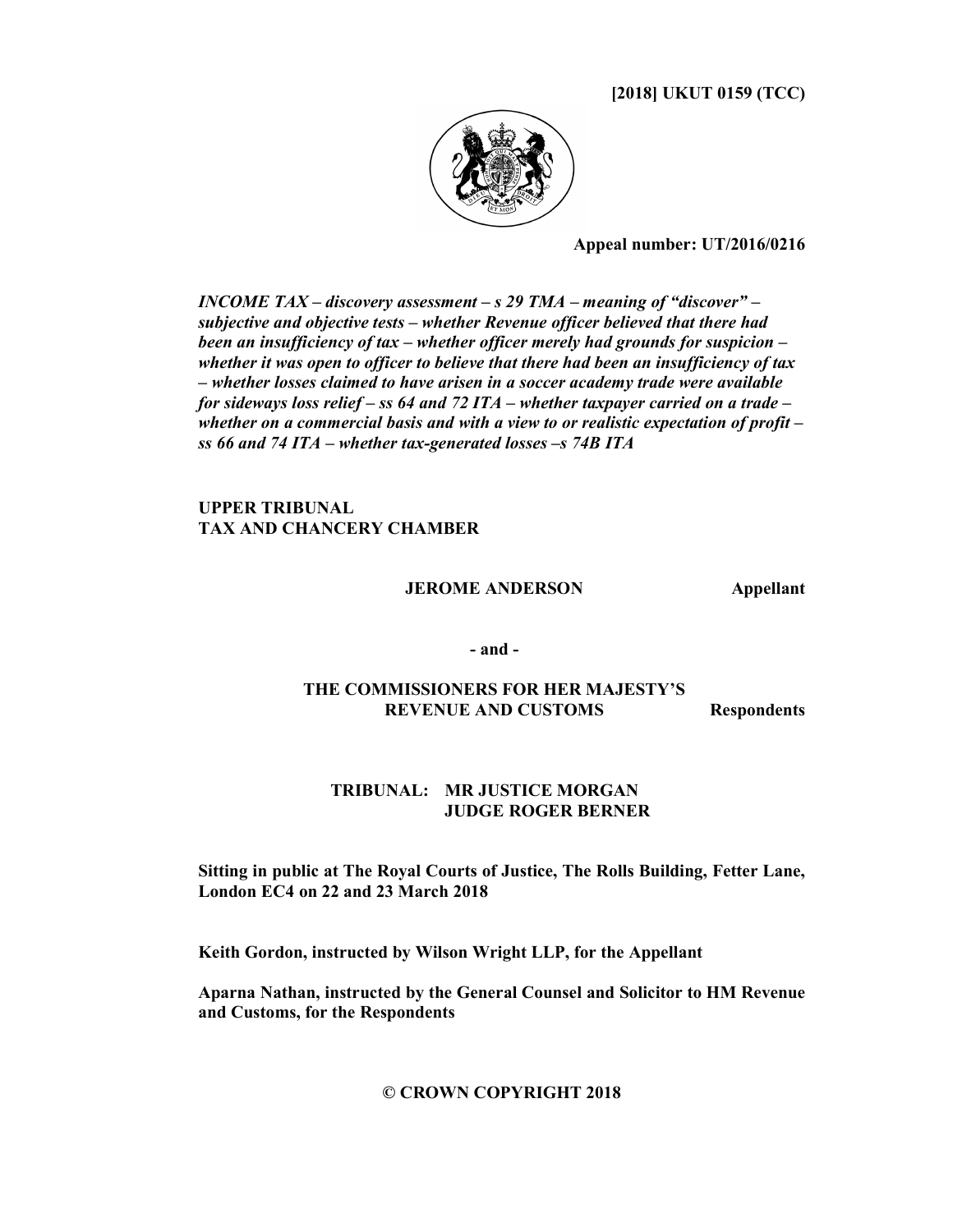### DECISION

1. This is the appeal of Mr Jerome Anderson from the decision of the First-tier 5 Tribunal (Judge Rachel Short and Mrs Rebecca Newns) ("FTT") released on 10 August 2016 and published under the reference [2016] UKFTT 565 (TC). By that decision, the FTT dismissed Mr Anderson's appeal against a discovery assessment issued to him on 2 May 2012 under s 29 of the Taxes Management Act 1970 ("TMA"). The FTT decided, first, that the discovery assessment had been validly 10 made, and secondly that Mr Anderson had not been entitled to the losses he had claimed either under s 64 of the Income Tax Act 2007 or s 72 of that Act.

2. The losses claimed by Mr Anderson were said to have arisen from a trade carried on by Mr Anderson as a sole trader. The trade was said to involve Mr Anderson carrying on activities to acquire a stake in young African footballers whom 15 he would then seek to market to major European clubs.

### Background

3. There was no dispute as to the background facts. Those were concisely set out by the FTT at  $[9] - [18]$  which can conveniently be repeated here:

| 20       | "9. Mr Anderson is a well known football agent. He has worked as a<br>football agent for thirty years and represented some well known<br>players. His work as a football agent is carried out through his<br>company, Jerome Anderson Management Limited.                                                                                                                                                                                                                                                                                  |
|----------|--------------------------------------------------------------------------------------------------------------------------------------------------------------------------------------------------------------------------------------------------------------------------------------------------------------------------------------------------------------------------------------------------------------------------------------------------------------------------------------------------------------------------------------------|
| 25<br>30 | 10. Mr Anderson was introduced to a soccer academy in South Africa<br>run by Bafana Soccer Developments Limited, a Jersey company<br>('Bafana') firstly by Mr Steptoe, who set up Bafana and later, as a<br>business opportunity, by Mr Caisley, an independent financial adviser.<br>Bafana had been set up as a training scheme in South Africa to nurture<br>young footballing talent and to promote their prospects in the lucrative<br>European footballing leagues and make money by the successful<br>transfer of talented players. |
|          | 11. Bafana was financed by external individuals such as Mr Anderson,<br>who were given the opportunity in return for providing finance to pick<br>players who were being trained at Bafana, securing an interest in any<br>future transfer fees made by Bafana from the players picked.                                                                                                                                                                                                                                                    |
| 35       | 12. In his personal capacity Mr Anderson put £2,943,000 into Bafana<br>in January 2009 and picked 3 players in July 2009 from the Bafana<br>academy; Ayanda Patosi, Devon Saal and Armien Campbell, from a<br>list of twenty players provided by Bafana.                                                                                                                                                                                                                                                                                   |
| 40       | 13. Mr Anderson's investment was financed through a loan to him from<br>a Jersey based entity, Maddox Limited. That loan was entered into on 6<br>January 2009 for an amount of £2,850,000. First and second<br>repayments were due in March 2009 and June 2010 equal to one and<br>two nineteenths respectively of the amount borrowed.                                                                                                                                                                                                   |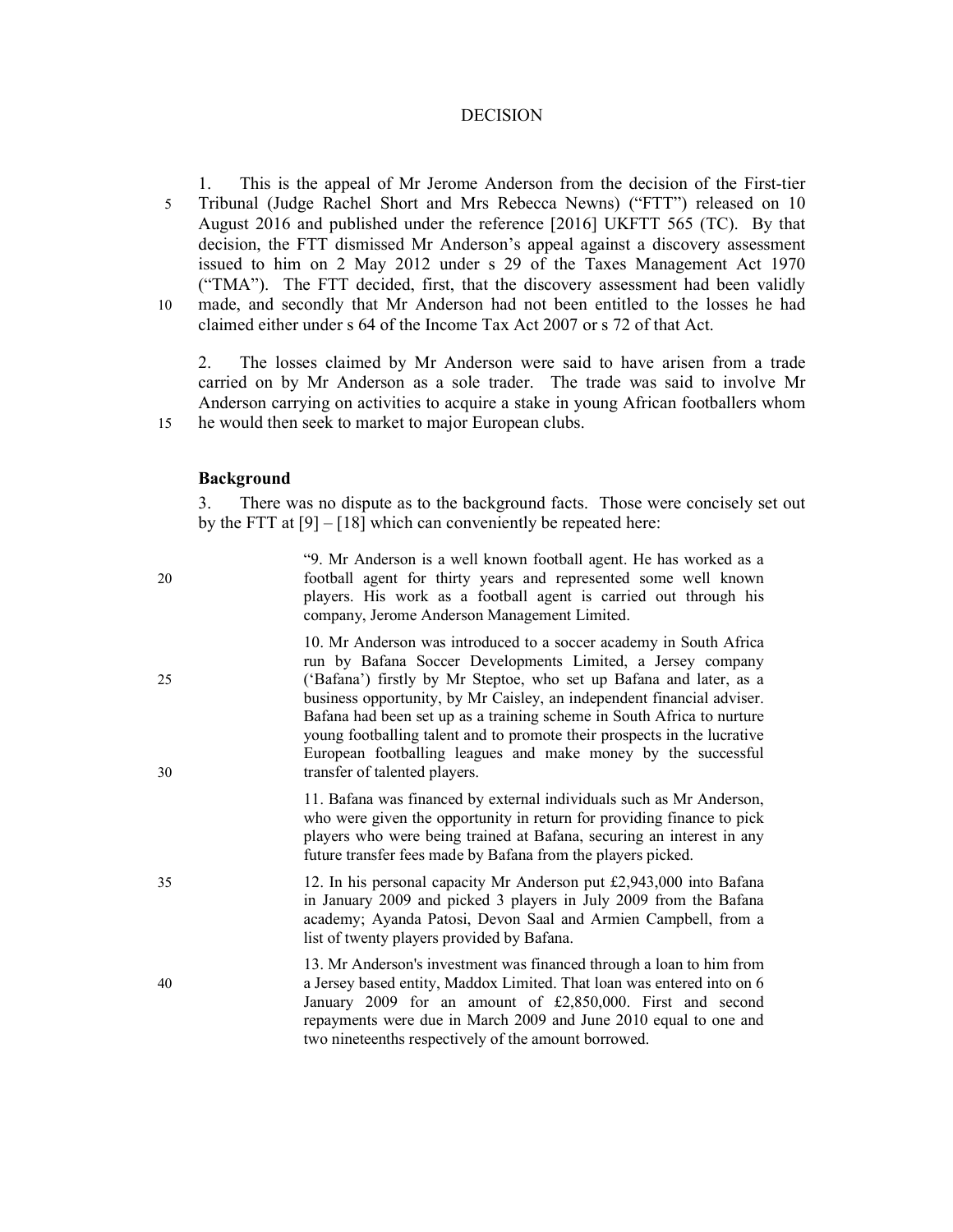14. Mr Anderson's tax return for the 2008-9 tax year, filed on 28 January 2010 included a claim for £3,002,772 of losses described as in relation to 'Bafana Soccor' and a business of football development, which commenced on 6 January 2009.

5 15. Bafana went into administration in 2011. Mr Anderson did not make any significant profits from the Bafana Scheme.

16. HMRC identified six footballers who had participated in what they described as an 'undisclosed tax avoidance scheme' in 2008-9 involving a football academy in South Africa, the 'Bafana Scheme'. 10 HMRC became aware of Mr Anderson's involvement in the Bafana Scheme in the course of its enquiries into other scheme participants.

> 17. HMRC raised a discovery assessment on 2 May 2012 under s 29 TMA 1970 which disallowed all of the £3,002,772 losses claimed by Mr Anderson.

15 18. Mr Anderson appealed to this Tribunal on 28 May 2012."

#### Mr Anderson's appeal to this Tribunal

Mr Anderson appeals against the FTT's decision with the permission of this Tribunal. Although permission was given on 10 separate grounds, there are essentially two limbs to his appeal. First, in relation to the validity of the discovery 20 assessment, he argues that the FTT erred in law in deciding that there had been a "discovery" by HMRC as required by s 29(1) TMA and that the discovery assessment had been validly made. Secondly, and in any event, Mr Anderson submits that the FTT made errors of law in determining that he was not carrying on a trade and was otherwise precluded from claiming the losses against his general income and gains.

### 25 Discovery

#### The power to make a discovery assessment

5. The discovery assessment of 2 May 2012 was made, or purportedly made, pursuant to s 29 TMA. The power to make such an assessment is conferred by subsection (1) of s 29 but it is useful to set out the whole of the section. Section 29 in 30 the form in which it was on 2 May 2012 was in these terms:

"29.— Assessment where loss of tax discovered.

(1) If an officer of the Board or the Board discover, as regards any person (the taxpayer) and a year of assessment —

(a) that any income, unauthorised payments under section 208 of 35 the Finance Act 2004 or surchargeable unauthorised payments under section 209 of that Act or relevant lump sum death benefit under section 217(2) of that Act which ought to have been assessed to income tax, or chargeable gains which ought to have been assessed to capital gains tax have not been assessed, or

- 40 (b) that an assessment to tax is or has become insufficient, or
	- (c) that any relief which has been given is or has become excessive,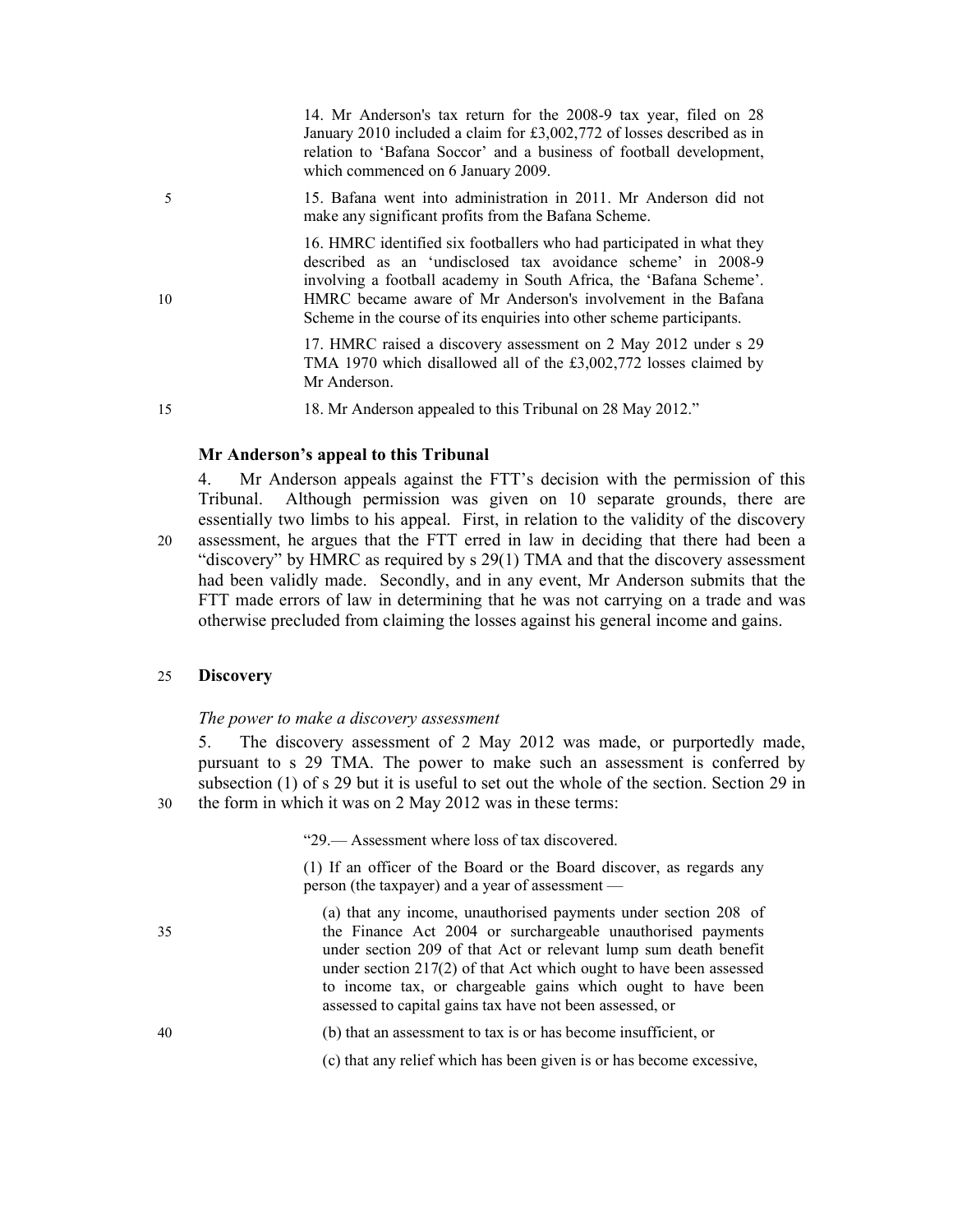|    | the officer or, as the case may be, the Board may, subject to<br>subsections (2) and (3) below, make an assessment in the amount, or<br>the further amount, which ought in his or their opinion to be charged in<br>order to make good to the Crown the loss of tax. |
|----|----------------------------------------------------------------------------------------------------------------------------------------------------------------------------------------------------------------------------------------------------------------------|
| 5  | $(2)$ Where—                                                                                                                                                                                                                                                         |
|    | (a) the taxpayer has made and delivered a return under section 8 or<br>8A of this Act in respect of the relevant year of assessment, and                                                                                                                             |
| 10 | (b) the situation mentioned in subsection $(1)$ above is attributable to<br>an error or mistake in the return as to the basis on which his liability<br>ought to have been computed,                                                                                 |
|    | the taxpayer shall not be assessed under that subsection in respect of<br>the year of assessment there mentioned if the return was in fact made<br>on the basis or in accordance with the practice generally prevailing at<br>the time when it was made.             |
| 15 | (3) Where the taxpayer has made and delivered a return under section 8<br>or 8A of this Act in respect of the relevant year of assessment, he shall<br>not be assessed under subsection (1) above—                                                                   |
|    | (a) in respect of the year of assessment mentioned in that<br>subsection; and                                                                                                                                                                                        |
| 20 | (b) [] in the same capacity as that in which he made and delivered<br>the return,                                                                                                                                                                                    |
|    | unless one of the two conditions mentioned below is fulfilled.                                                                                                                                                                                                       |
| 25 | $(4)$ The first condition is that the situation mentioned in subsection $(1)$<br>above was brought about carelessly or deliberately by the taxpayer or a<br>person acting on his behalf.                                                                             |
|    | (5) The second condition is that at the time when an officer of the<br>Board—                                                                                                                                                                                        |
| 30 | (a) ceased to be entitled to give notice of his intention to enquire<br>into the taxpayer's return under section 8 or 8A of this Act in respect<br>of the relevant year of assessment; or                                                                            |
|    | (b) informed the taxpayer that he had completed his enquiries into<br>that return,                                                                                                                                                                                   |
| 35 | the officer could not have been reasonably expected, on the basis of the<br>information made available to him before that time, to be aware of the<br>situation mentioned in subsection (1) above.                                                                   |
|    | $(6)$ For the purposes of subsection $(5)$ above, information is made<br>available to an officer of the Board if-                                                                                                                                                    |
| 40 | (a) it is contained in the taxpayer's return under section $8 \text{ or } 8A \text{ of } 1$<br>this Act in respect of the relevant year of assessment (the return), or<br>in any accounts, statements or documents accompanying the return;                          |
|    | (b) it is contained in any claim made as regards the relevant year of<br>assessment by the taxpayer acting in the same capacity as that in<br>which he made the return, or in any accounts, statements or<br>documents accompanying any such claim;                  |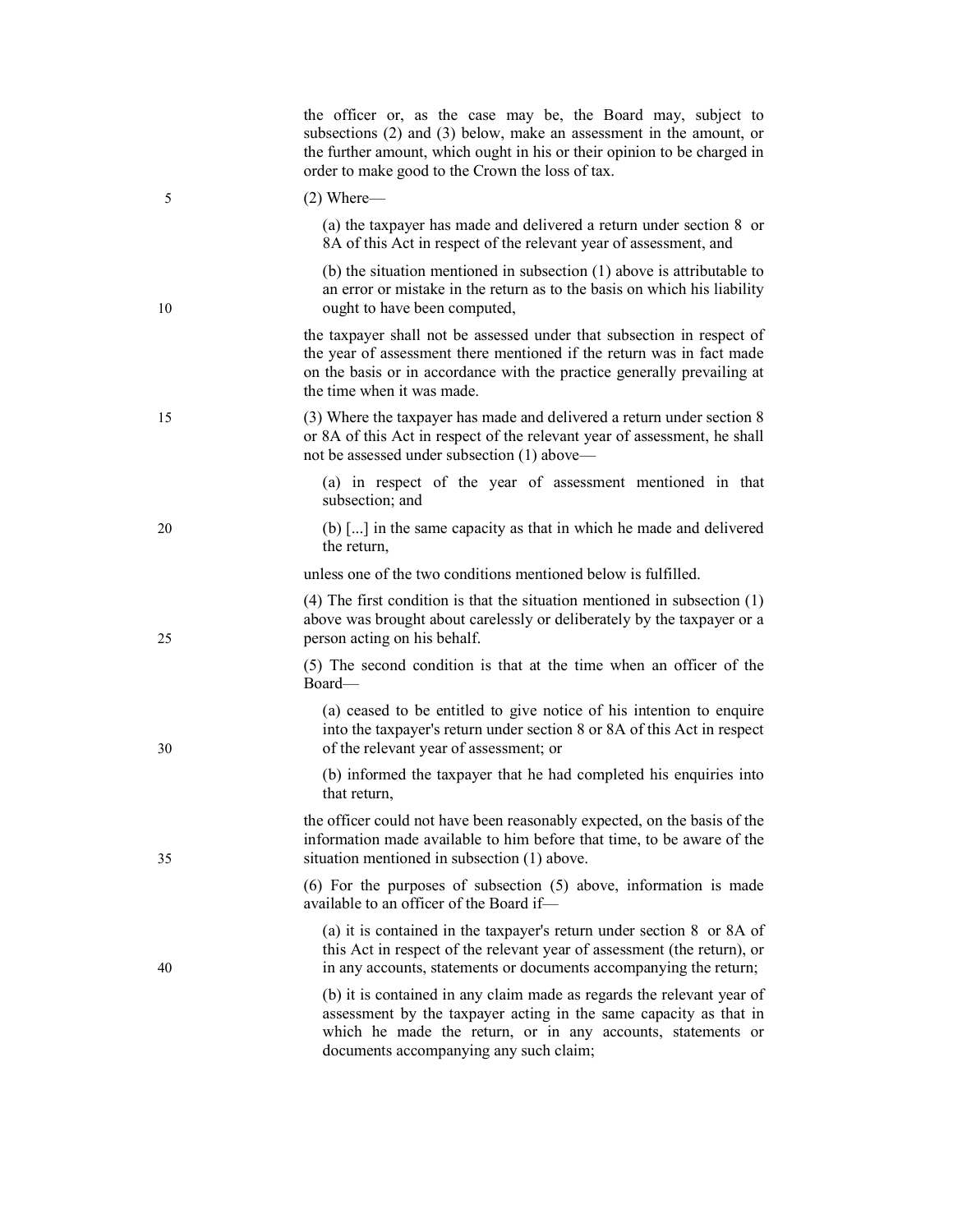|    | (c) it is contained in any documents, accounts or particulars which,<br>for the purposes of any enquires into the return or any such claim by<br>an officer of the Board, are produced or furnished by the taxpayer to<br>the officer []; or                                                                                                                                                                                         |
|----|--------------------------------------------------------------------------------------------------------------------------------------------------------------------------------------------------------------------------------------------------------------------------------------------------------------------------------------------------------------------------------------------------------------------------------------|
| 5  | (d) it is information the existence of which, and the relevance of<br>which as regards the situation mentioned in subsection $(1)$ above—                                                                                                                                                                                                                                                                                            |
|    | (i) could reasonably be expected to be inferred by an officer of<br>the Board from information falling within paragraphs (a) to (c)<br>above; or                                                                                                                                                                                                                                                                                     |
| 10 | (ii) are notified in writing by the taxpayer to an officer of the<br>Board.                                                                                                                                                                                                                                                                                                                                                          |
|    | $(7)$ In subsection $(6)$ above—                                                                                                                                                                                                                                                                                                                                                                                                     |
|    | (a) any reference to the taxpayer's return under section $8 \text{ or } 8\text{ A of}$<br>this Act in respect of the relevant year of assessment includes-                                                                                                                                                                                                                                                                           |
| 15 | (i) a reference to any return of his under that section for either of<br>the two immediately preceding year of assessments; and                                                                                                                                                                                                                                                                                                      |
| 20 | (ii) where the return is under section 8 and the taxpayer carries<br>on a trade, profession or business in partnership, a reference to<br>any partnership return with respect to the partnership for the<br>relevant year of assessment or either of those periods; and                                                                                                                                                              |
|    | (b) any reference in paragraphs (b) to (d) to the taxpayer includes a<br>reference to a person acting on his behalf.                                                                                                                                                                                                                                                                                                                 |
| 25 | (7A) The requirement to fulfil one of the two conditions mentioned<br>above does not apply so far as regards any income or chargeable gains<br>of the taxpayer in relation to which the taxpayer has been given, after<br>any enquiries have been completed into the taxpayer's return, a notice<br>under section $81(2)$ of TIOPA 2010 (notice to counteract scheme or<br>arrangement designed to increase double taxation relief). |
| 30 | (8) An objection to the making of an assessment under this section on<br>the ground that neither of the two conditions mentioned above is<br>fulfilled shall not be made otherwise than on an appeal against the<br>assessment.                                                                                                                                                                                                      |
|    | (9) Any reference in this section to the relevant year of assessment is a<br>reference to-                                                                                                                                                                                                                                                                                                                                           |
| 35 | (a) in the case of the situation mentioned in paragraph (a) or $(b)$ of<br>subsection (1) above, the year of assessment mentioned in that<br>subsection; and                                                                                                                                                                                                                                                                         |
| 40 | (b) in the case of the situation mentioned in paragraph (c) of that<br>subsection, the year of assessment in respect of which the claim was<br>made."                                                                                                                                                                                                                                                                                |
|    | The power to make a discovery assessment has existed for a long time. As will<br>6.<br>be seen, two of the cases to which it is relevant to refer in the following discussion<br>devided by reference to the newcamper femal on the companion by a 50 of the                                                                                                                                                                         |

be seen, two of the cases to which it is relevant to refer in the following discussion were decided by reference to the power, conferred on the surveyor by s 52 of the Taxes Management Act 1880, to take steps to correct or amend an earlier assessment 45 to tax. When s 29 TMA was originally enacted it contained, at s 29(3), a power for an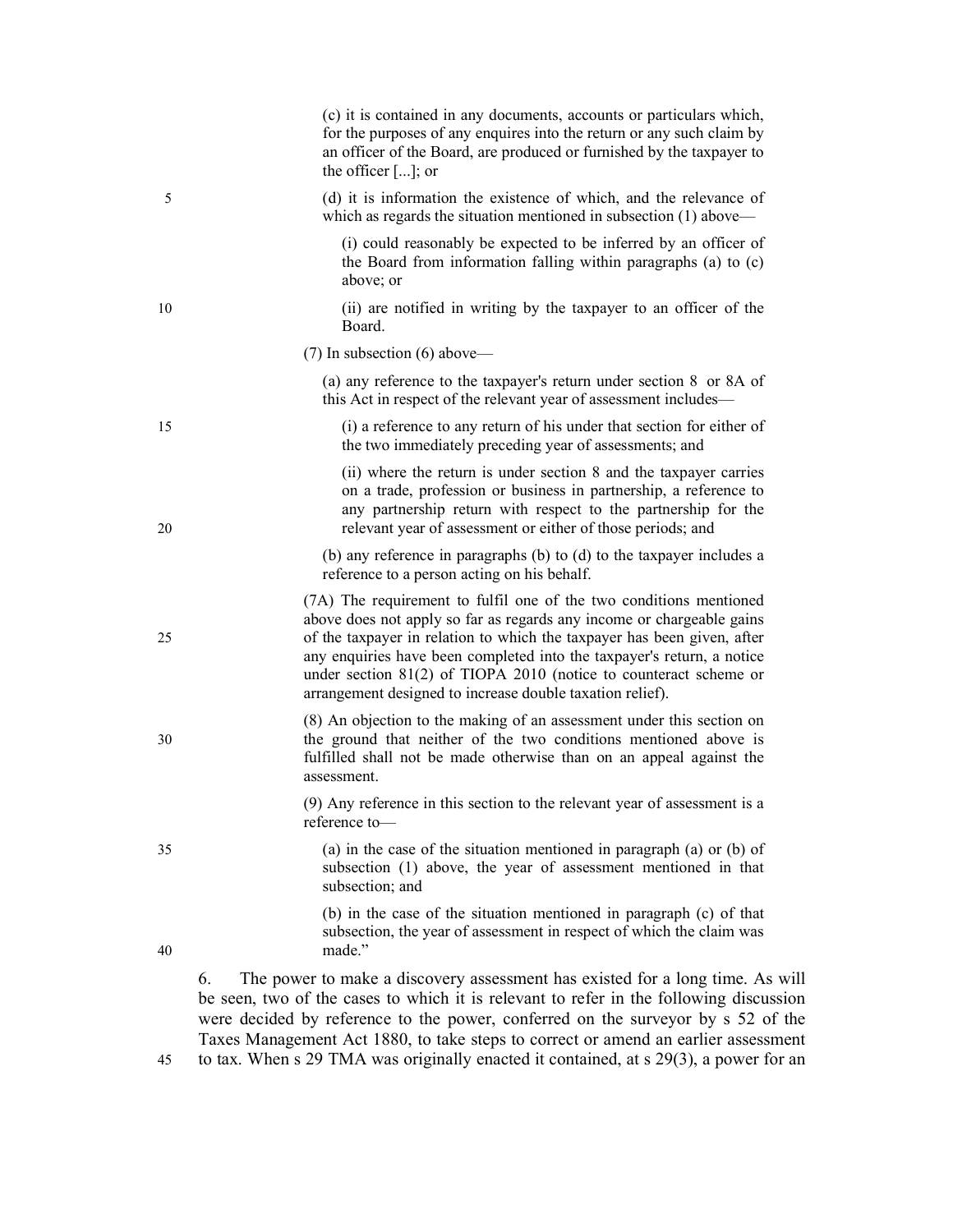inspector or the Board to raise an assessment to tax where he or it discovered an insufficiency of tax.

7. Self-assessment was introduced by the Finance Act 1994. The provisions as to self-assessment and as to the power of the Revenue to enquire into a self-assessment 5 were summarised by Patten LJ in Sanderson v Revenue and Customs Commissioners [2014] STC 915 at [10]-[12], as follows:

"10 Section 29 TMA is designed to deal with inaccuracies in the process of self-assessment. The taxpayer (in the case of an individual) is required by section 8 TMA to make and file a return containing the 10 information which is reasonably required in order to establish the amounts of income and capital gains tax in which he is chargeable and, for that purpose, to deliver with the return such accounts and other documents relating to the information as may be reasonably required. The return must include a self-assessment of the amounts in respect of 15 which the taxpayer is chargeable on the basis of the information provided and taking into account any reliefs claimed: section 9(1) . It must also include a declaration that the return is, to the best of the taxpayer's knowledge, correct and complete: see section 8(2) .

11 The taxpayer's obligation is therefore to provide a correct 20 assessment of his tax liabilities and to support that assessment with such information as may be necessary to substantiate the figures. The Revenue has power under section 9ZB to amend a return in order to correct obvious errors of principle and calculation. There is also an unlimited power under section 9A to enquire into a section 8 return 25 within the time limits specified in section 9A(2). In the present case, this was the quarter day next after the first anniversary of the delivery of the return. An inquiry extends to: "anything contained in the return, or required to be contained in the return, including any claim or election included in the return": see section 9A(4) .

30 12 Section 9C TMA gives an officer power to amend the selfassessment return during an inquiry in order to prevent the loss of tax but where, as in this case, no inquiry was commenced within the section 9A(2) time limit or an inquiry was closed then the Revenue's only power to amend the return is by way of discovery assessment 35 under section 29."

8. With the introduction of self-assessment, s 29 TMA was significantly amended, in particular, for the purpose of introducing safeguards for the benefit of the taxpayer. The position was explained by Moses LJ in Tower MCashback LLP v Revenue and Customs Commissioners [2010] STC 809 at [12]-[18] and he added at [24]:

40 "24 As I have already observed, apart from a closure notice, and the power to correct obvious errors or omissions, the only other method by which the Revenue can impose additional tax liabilities or recover excessive reliefs is under the new s.29. That confers a far more restricted power than that contained in the previous s.29. The power to 45 make an assessment if an Inspector discovers that tax which ought to have been assessed has not been assessed or an assessment to tax is insufficient or relief is excessive is now subject to the limitations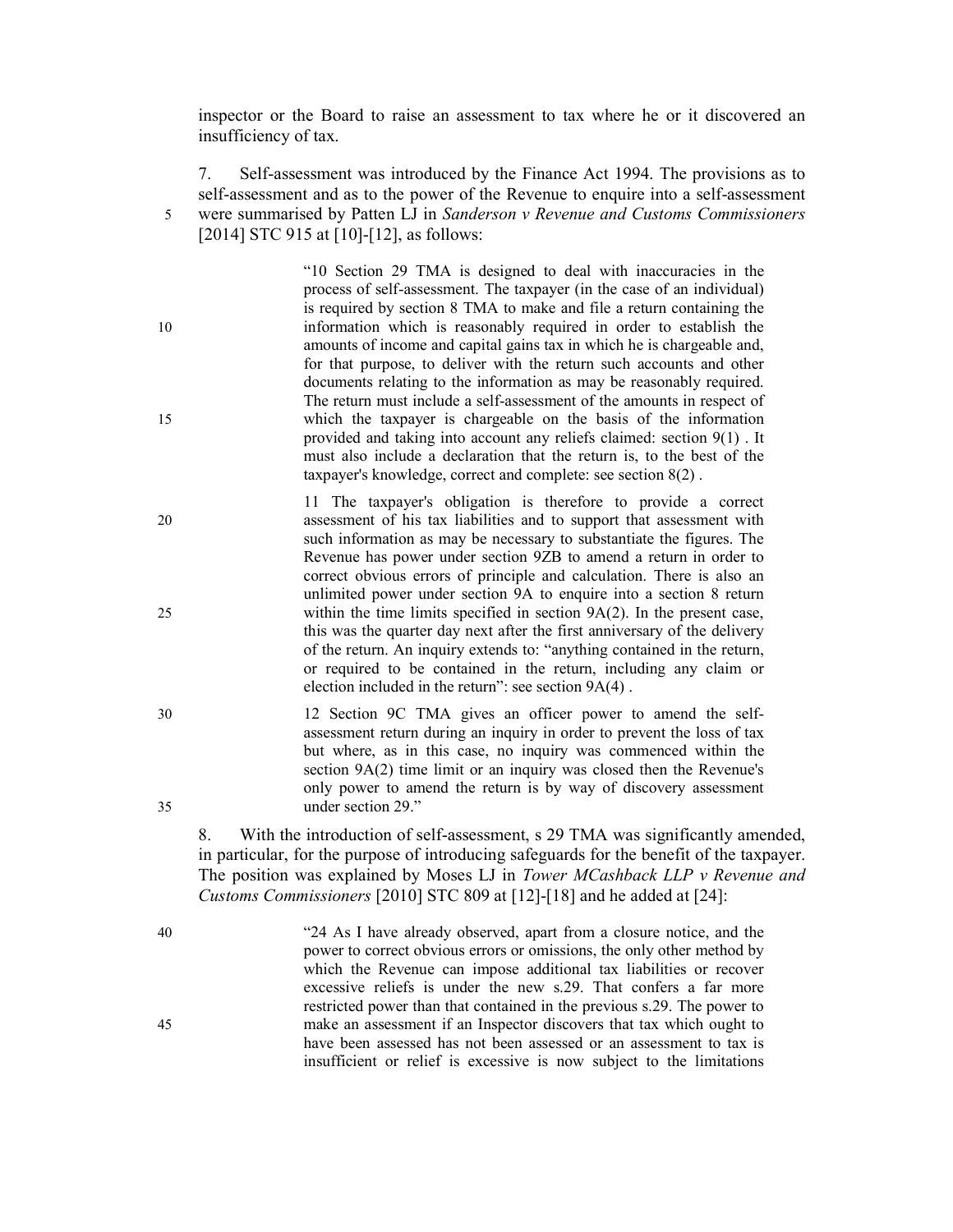contained in s.29(2) and (3) (s.29(1)). S.29(2) prevents the Revenue making an assessment to remedy an error or mistake if the taxpayer has submitted a return in accordance with ss.8 or 8A and the error or mistake is in accordance with the practice generally prevailing when 5 that return was made. S.29(3) prevents the Revenue making a discovery assessment under s.29(1) unless at least one of two conditions is satisfied (s.29(3)). The prohibition applies unless the undercharge or excessive relief is attributable to fraudulent or negligent conduct (s.29(4)) or having regard to the information made available to 10 him the Inspector could not have been reasonably expected to be aware that the taxpayer was being undercharged or given excessive relief (s.29(5). There are statutory limitations as to the time at which the sufficiency or otherwise of the information must be judged. These provisions underline the finality of the self-assessment, a finality which 15 is underlined by strict statutory control of the circumstances in which the Revenue may impose additional tax liabilities by way of amendment to the taxpayer's return and assessment."

9. In the present case, the enquiry window closed on 28 January 2011. There are time limits as to when a discovery assessment under section 29 can be made. The 20 general position, provided by s 34 TMA, is that an assessment may not be made more than four years after the end of the year of assessment to which it relates. The period of four years is extended to six years in a case where the loss of tax was brought about carelessly by the taxpayer (s 36(1) TMA) and is extended to twenty years where the loss of tax is brought about deliberately by the taxpayer (s 36(1A) TMA). The 25 discovery assessment in the present case was made on 2 May 2012 in relation to the 2008/2009 year of assessment and was therefore within the general four year period prescribed by s 34 TMA.

## The meaning of "discover"

10. Although the current s 29 TMA is in many respects in different terms from its 30 predecessors, the present s 29(1) continues to use the wording: "[i]f an officer of the Board or the Board discover".

11. The concept of a "discovery" by an officer was considered in detail by the Upper Tribunal (of which Judge Berner was a member) in *Charlton v Revenue and* Customs Commissioners [2013] STC 1033 where many of the earlier cases were 35 reviewed. In the present appeal, it is not in dispute that the concept of a "discovery" by an officer involves the application of a subjective test, as to the officer's state of

mind, and an objective test as to whether it is open to an officer to have that state of mind.

12. Mr Gordon for Mr Anderson submits that the discovery assessment made on 2 40 May 2012 was premature. He submits that the officer (Ms Lampard) who made that assessment either did not have the necessary subjective belief for the making of an assessment, alternatively she could not properly have formed the necessary belief at that time. Mr Gordon submits that on 2 May 2012 the position in relation to a possible challenge to Mr Anderson's self-assessment was far too speculative to enable a 45 discovery assessment to be made. He submits that the result is that the discovery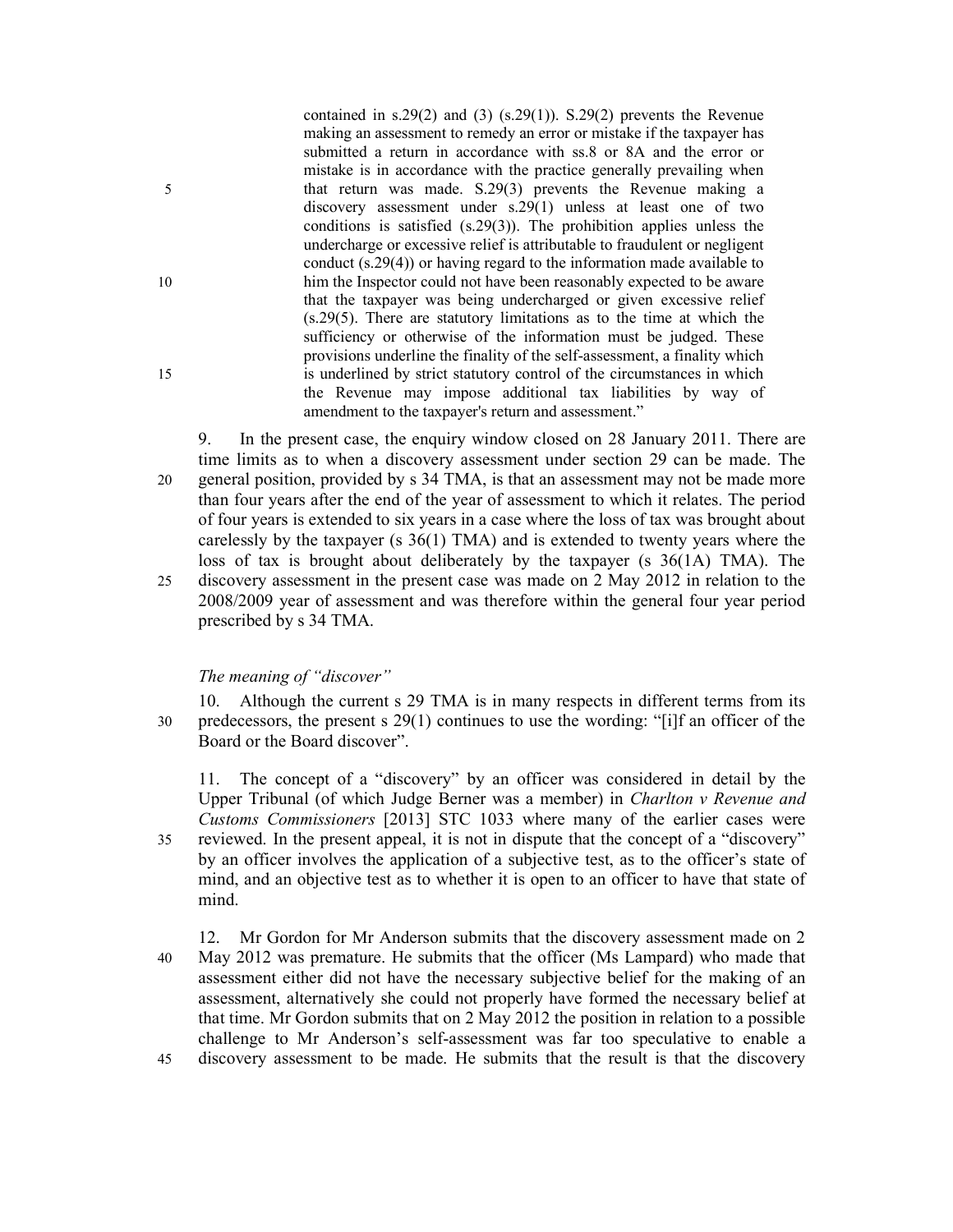assessment of 2 May 2012 was invalid. He goes on to submit that because there was no further discovery assessment after 2 May 2012 and because it is now too late (by reason of s 34 TMA) to make a new discovery assessment, Mr Anderson cannot be made to pay more tax than that assessed in his self-assessment. Accordingly, the 5 findings of the FTT on Mr Anderson's ability to claim relief for his alleged trading losses are simply irrelevant to Mr Anderson's tax liability.

13. Ms Nathan submits that the findings of fact made by the FTT show that the officer had the requisite subjective belief that there was an insufficiency of tax and that her belief was a reasonable belief.

- 10 14. The submissions of counsel as to the subjective and objective tests for the power to raise a discovery assessment make it necessary to review once again some of the earlier cases on this subject. In that review we will focus on what the cases have to say about the relevant tests. In the passages which follow, we will highlight in bold the statements which may throw light on the relevant subjective and objective tests.
- 15 15. The relevant case law begins with the decision of the Divisional Court in  $R v$ Kensington Income Tax Commissioners [1913] 3 KB 870. That case ultimately went on appeal to the Court of Appeal and to the House of Lords ([1914] 3 KB 429 and [1916] 1 AC 215 respectively) and the decision of the Divisional Court was reversed on other grounds. The decision of the Divisional Court in Kensington Income Tax 20 *Commissioners* was then considered and applied by the Divisional Court in  $R$  v
- Bloomsbury Income Tax Commissioners [1915] 3 KB 768. The judgment of Lord Reading CJ in this case, at pp 779-800, summarised what had been held in the earlier case in this way:

"Our judgment in this case must depend upon the meaning we attribute 25 to the language of certain sections of the statutes relating to income tax. By s. 52 of the Taxes Management Act, 1880, "If the surveyor discovers that any properties or profits chargeable to the duties have been omitted from such first assessments, or that any person so chargeable has not made a full and proper or any return, or has not 30 been charged to the said duties, or has been undercharged in the said first assessments, or has obtained and been allowed from and in such first assessments any allowance, deduction, abatement, or exemption not authorised by the Tax Acts, then" under sub-s. 2, as regards duties chargeable under Sched. D, the additional Commissioners shall make 35 an additional first assessment on any such person in such sum as they think ought to be charged on him subject to objection by the surveyor and to appeal. What meaning is to be given to the word "discovers" in the section? Is it sufficient that the surveyor honestly arrives at the conclusion based upon the material then before him that the applicant 40 carried on business with Jackson within the district and therefore had not made a full and proper return under Sched. D? Or must the facts be established by sufficient legal evidence to justify the conclusion of the surveyor? This question was decided in Rex v. Kensington Income Tax Commissioners. Bray J. was of opinion that the words "if the surveyor 45 discovers" mean "if the surveyor comes to the conclusion from the examination he makes and from any information he may choose to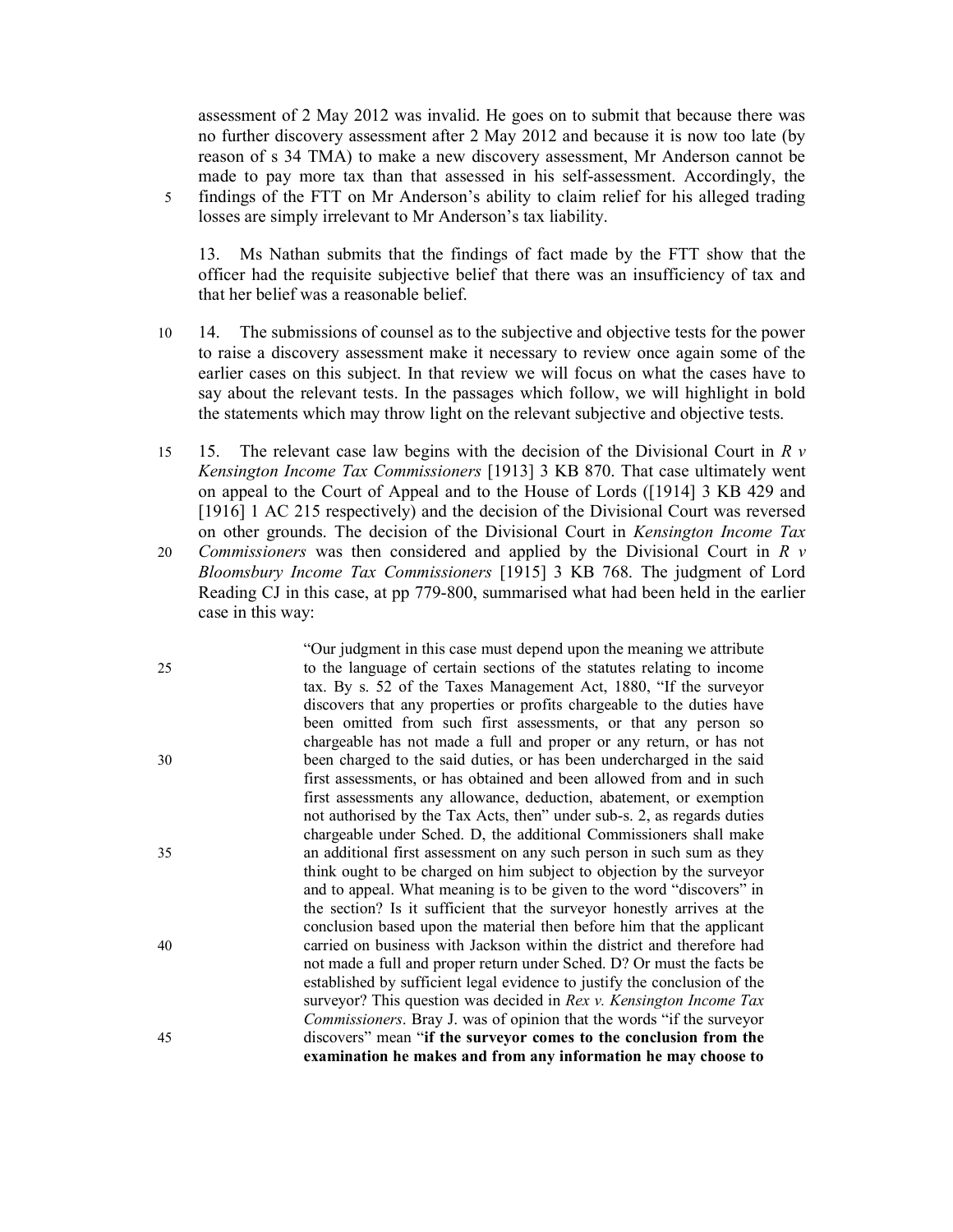receive"; Avory J. thought that the word "discovers" in this section means "has reason to believe"; Lush J. took the word as equivalent to "finds" or "satisfies himself." Although the decision in the case was reversed by the Court of Appeal, the reversal was upon other grounds, 5 and no doubt was expressed as to the interpretation given to the words in question. In fact Pickford L.J. said that he saw no reason to dissent from the above views expressed in the Divisional Court."

16. In Bloomsbury Income Tax Commissioners, Avory J considered whether the court could interfere with an honest belief by the surveyor that there was an 10 insufficiency of tax and he said, at p 791:

"The Court of Appeal having decided that prohibition will lie to the Commissioners at this stage, I think it might be the duty of the Court to interfere if it were shown that they had proceeded or were about to proceed on any erroneous view of the law, but having come to the 15 conclusion which I have already expressed, it appears to me that in the present case such a contention can only succeed if it were shown that there were no grounds upon which the surveyor or the Commissioners could honestly have believed that the applicant was chargeable, and in my opinion, although there may be difficult 20 questions of fact and of law to be determined upon an appeal to the General Commissioners, and, if necessary, upon a special case to be stated by them, it is impossible to say that the surveyor and the additional Commissioners may not upon the material before them have honestly come to the conclusion that the applicant was 25 chargeable and that the assessment was just and proper, and there is no ground at this stage for suggesting that the General Commissioners on appeal would not decide the disputed questions according to law."

17. In Bloomsbury Income Tax Commissioners, Lush J also considered the court's 30 power to interfere with the belief of the surveyor and said, at 797:

"I therefore think that the surveyor has jurisdiction to report if he "discovers" that a person is chargeable, and the additional Commissioners have power then to assess, and that if the person assessed is aggrieved his only remedy is to appeal. The facts can then 35 be ascertained. If there is no evidence to justify the assessment and the General Commissioners go wrong in holding that there is, or if they make any other mistake in law, their decision can be set right by appeal on a case stated, or possibly then by prohibition."

18. The meaning of the word "discover" was considered by the House of Lords in 40 Cenlon Finance Co Ltd v Ellwood  $[1962]$  AC 782. The House rejected the argument that a discovery entailed the ascertainment of a new fact. That case was considered by the Upper Tribunal in Charlton and the relevant part of the decision in Charlton is considered below.

19. The decisions of the Divisional Court in  $R \nu$  Kensington Income Tax 45 Commissioners and in  $R \vee B$ loomsbury Income Tax Commissioners were heavily influenced by the scheme of the legislation being considered in those cases. The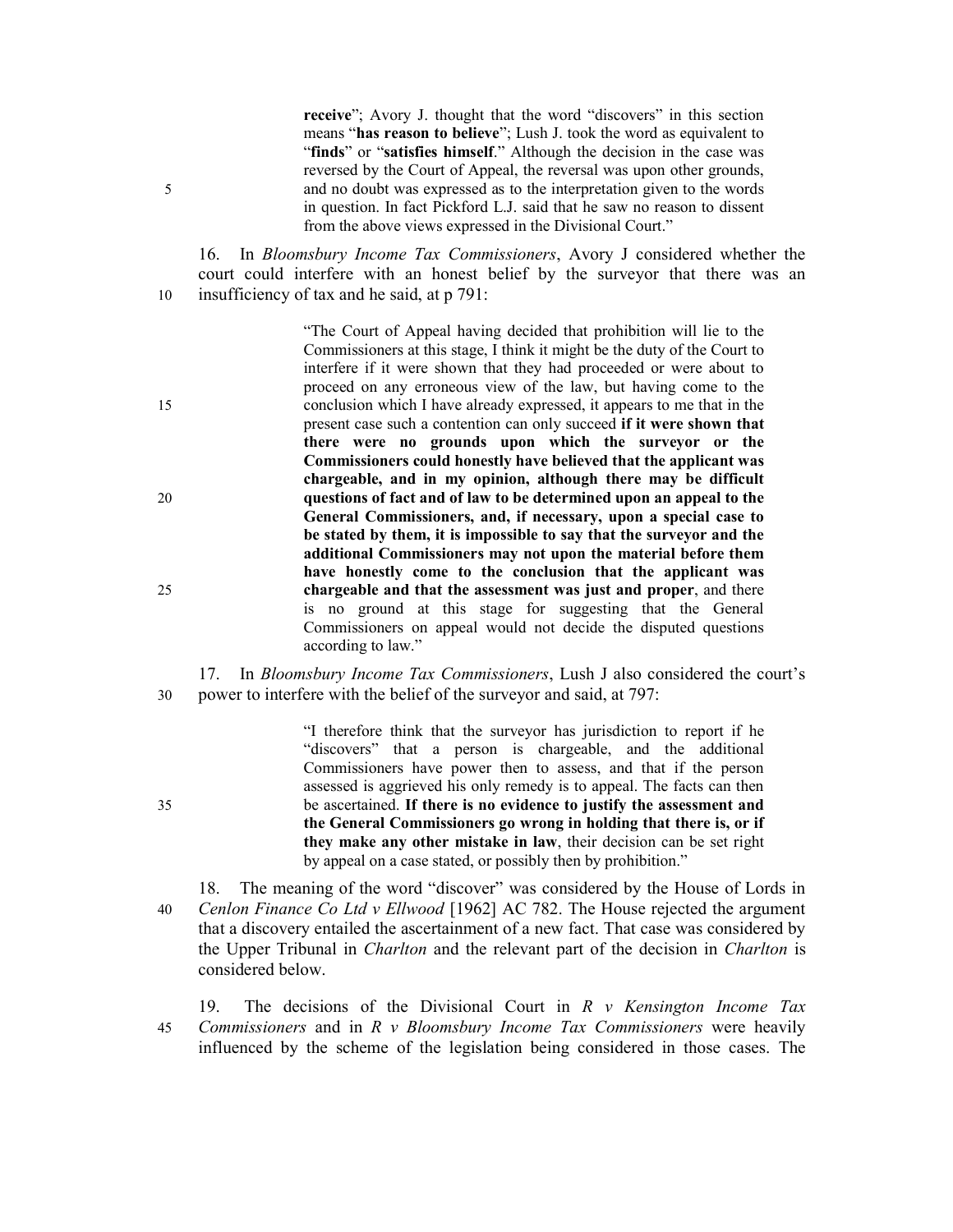scheme of the current version of the Taxes Management Act 1970 is significantly different from the scheme of the earlier legislation. That might have led to an argument that the earlier cases were no longer authoritative and that the meaning of the word "discover" should be considered afresh in the context of the current 5 legislation. In fact, the courts have not adopted that approach. Indeed, in *Hankinson v* Revenue and Customs Commissioners [2012] 1 WLR 2322, Lewison LJ said at [15]:

"15 … I begin with section 29(1). This subsection comes into operation if an officer of the board "discovers" an undercharge. The word "discovers" in this context has a long history. Although the 10 conditions under which a discovery assessment can be made have been tightened in recent years following the introduction of the selfassessment regime, the meaning of the word "discovers" in this context has not changed. In R v Kensington Income Tax General Purposes Comrs, [1913] 3 KB 870, 889 Bray J said that it meant "comes to the 15 conclusion from the examination he makes and from any information he may choose to receive"; and Lush J said, at p 898, that it was equivalent to "finds" or "satisfies himself"."

20. The approach taken in Hankinson to the statutory interpretation of the word 20 "discover" in s 29 TMA appears to have been based on the view that before the enactment of the TMA, the word "discover" had an established meaning and when the same word was used in s 29 TMA as originally enacted, the word was intended to have its established meaning. Similarly, the amendments made to s 29 TMA following the introduction of self-assessment were not meant to change the meaning 25 of the word "discover" which continued to be used.

21. In Charlton, the Upper Tribunal considered the earlier authorities and, in relation to the specific point which had been argued, said at [28]:

"28 We agree with Mr Gordon that the word "discovers" does connote change, in the sense of a threshold being crossed. At one point an 30 officer is not of the view that there is an insufficiency such that an assessment ought to be raised, and at another he is of that view. That is the only threshold that has to be crossed. We do not agree that the lawyer, in Lord Denning's example [this was a reference to Cenlon v Finance Co Ltd v Ellwood [1962] AC 782 at 799-800], would be 35 regarded as having made a discovery any the less by waking up one morning with a different conclusion from the one he had earlier reached, than if he had changed his mind with the benefit of further research. It is, we think, evident that the relevant threshold for there to be a discovery may be crossed as a result of a "eureka" moment just as 40 much as by painstaking research."

22. The Upper Tribunal in *Charlton* also said at [37]:

"37 In our judgment, no new information, of fact or law, is required for there to be a discovery. All that is required is that it has newly appeared to an officer, acting honestly and reasonably, that there 45 is an insufficiency in an assessment. That can be for any reason, including a change of view, change of opinion, or correction of an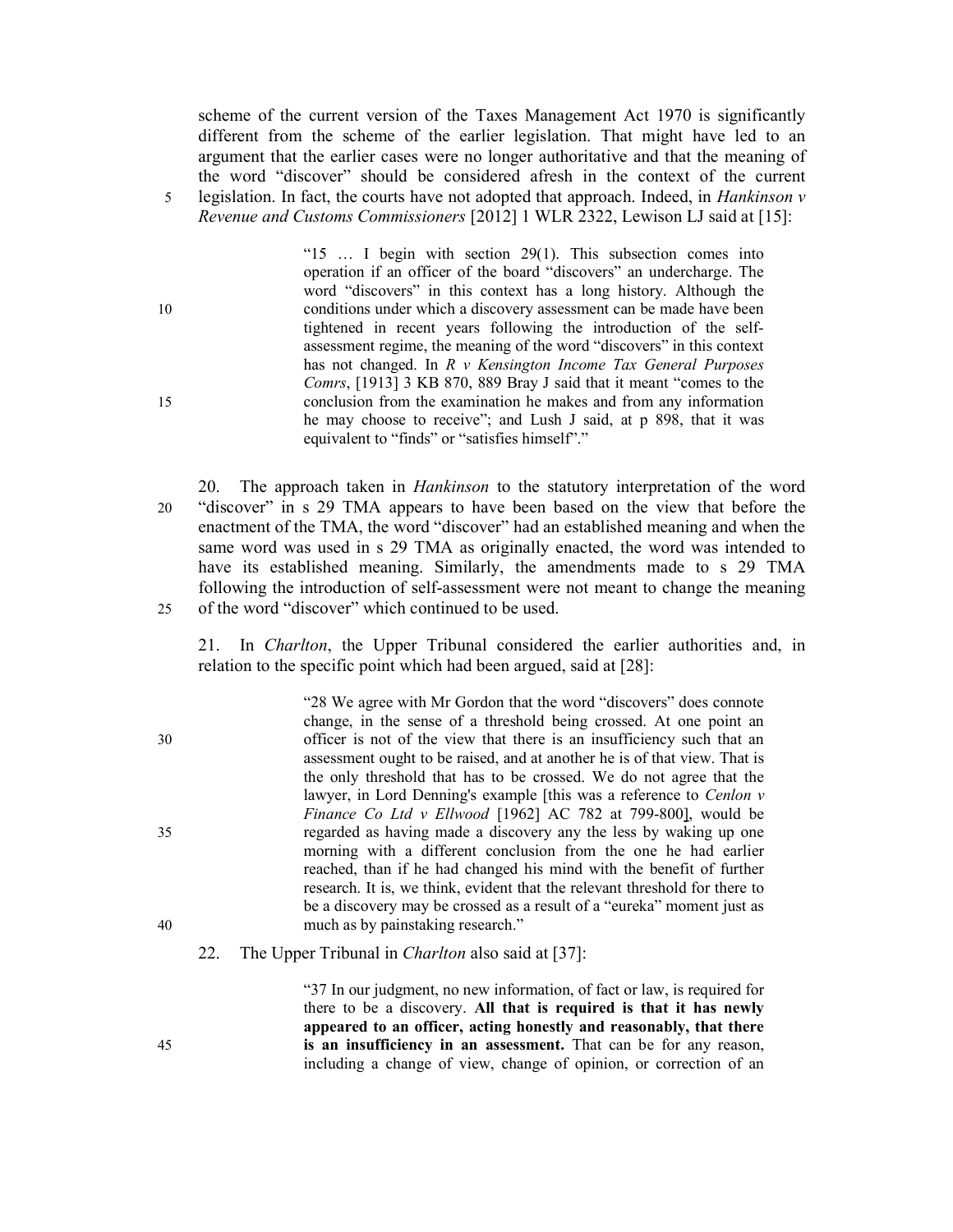oversight. The requirement for newness does not relate to the reason for the conclusion reached by the officer, but to the conclusion itself."

23. Paragraph [37] of the decision in *Charlton* was applied by the Upper Tribunal in Sanderson v Revenue and Customs Commissioners [2014] STC 915 at [20]-[24] in 5 relation to what was meant by "discover" in s 29(1). When Sanderson was considered by the Court of Appeal, [2016] STC 638, Patten LJ referred to the power under s  $29(1)$ , in this way:

"25 I do not accept that sections  $29(1)$  and (5) import the same test and that the Revenue's power to raise an assessment is therefore directly 10 dependent on the level of awareness which the notional officer would have based on the section 29(6) information. The exercise of the section 29(1) power is made by a real officer who is required to come to a conclusion about a possible insufficiency based on all the available information at the time when the discovery assessment is 15 **made.** Section 29(5) operates to place a restriction on the exercise of that power by reference to a hypothetical officer who is required to carry out an evaluation of the adequacy of the return at a fixed and different point in time on the basis of a fixed and limited class of information. The purpose of the condition is to test the adequacy of the 20 taxpayer's disclosure, not to prescribe the circumstances which would justify the real officer in exercising the section 29(1) power. Although there will inevitably be points of contact between the real and the hypothetical exercises which sections 29(1) and (5) involve, the tests are not the same."

- 25 24. Since the introduction of self-assessment, there have been comparatively few decisions on the meaning of s 29(1) TMA but there have been rather more as to the meaning and effect of s 29(5) and 29(6) TMA. The principal authorities on s 29(5) and (6) are, now, Hankinson v Revenue and Customs Commissioners [2012] 1 WLR 2322, Revenue and Customs Commissioners v Lansdowne Partners Ltd Partnership
- 30 [2012] STC 544 and Sanderson v Revenue and Customs Commissioners [2016] STC 638. Although a detailed discussion of the decisions on s 29(5) and 29(6) is not necessary for present purposes, it is helpful to refer to some of the propositions established by those authorities, taken together with the decision in *Charlton* on s 29(1). As will be seen, the decisions identify differences between what is involved 35 under s 29(1) and what is relevant for s 29(5) and 29(6). We consider that the following propositions are now established by the various authorities:

(1) s 29(1) refers to an officer (or the Board) discovering an insufficiency of tax;

(2) the concept of an officer discovering something involves, in the first 40 place, an actual officer having a particular state of mind in relation to the relevant matter; this involves the application of a subjective test;

> (3) the concept of an officer discovering something involves, in the second place, the officer's state of mind satisfying some objective criterion; this involves the application of an objective test;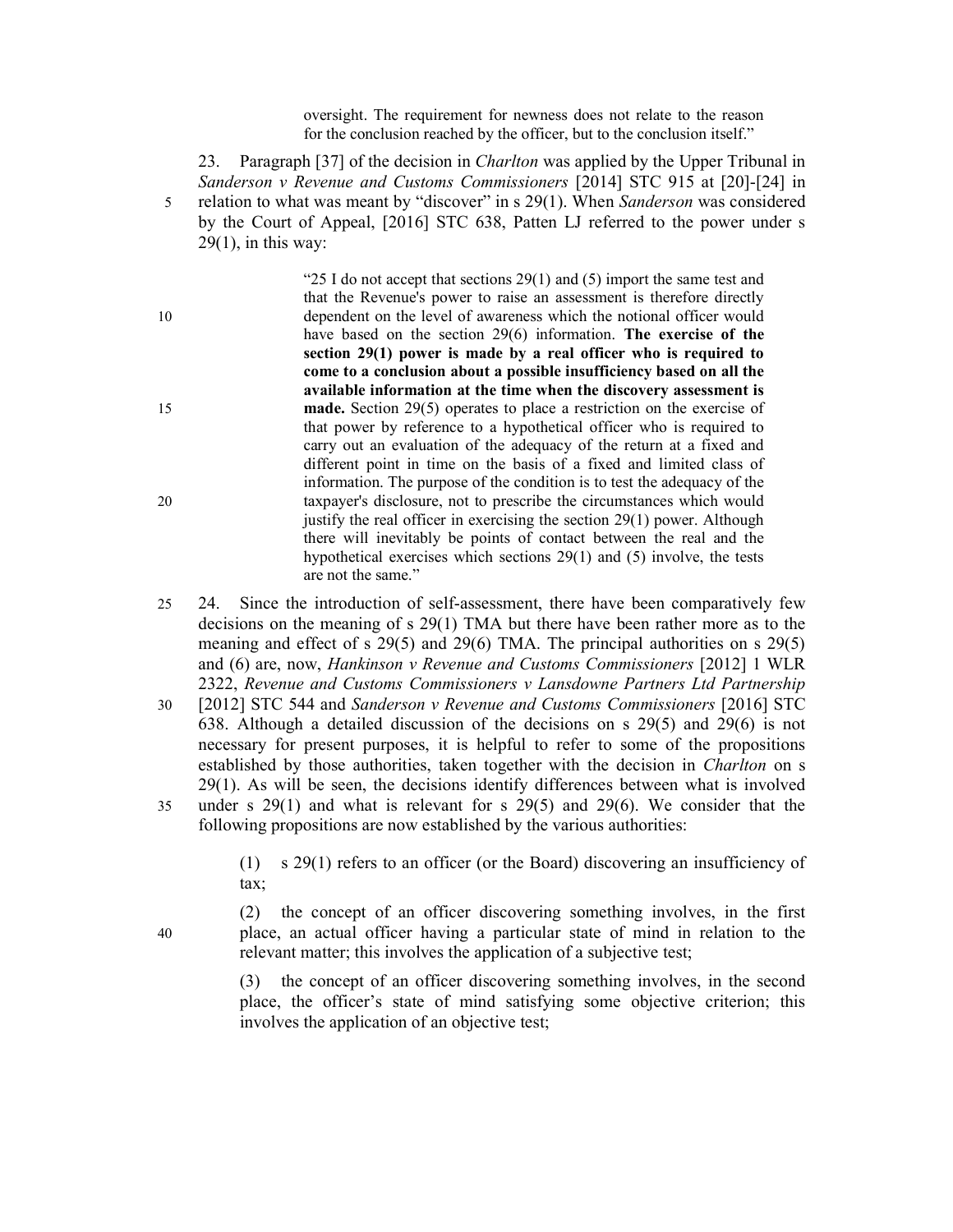(4) if the officer's state of mind does not satisfy the relevant subjective test and the relevant objective test, then the officer's state of mind is insufficient for there to be a discovery for the purposes of subsection (1);

(5) s 29(1) also refers to the opinion of the officer as to what ought to be 5 charged to make good the loss of tax; accordingly, the officer has to form a relevant opinion and such an opinion has to satisfy some objective criterion;

> (6) although s 29(1) directs attention to the position of the actual officer, s  $29(5)$  refers to the position of a hypothetical officer: Sanderson v Revenue and Customs Commissioners [2016] STC 638 at [25];

10 (7) although there might be some points of contact between the real and the hypothetical exercises required by subsection (1) and subsection (5) respectively, the tests for the two exercises are different: Sanderson at [25];

(8) the actual officer referred to in s  $29(1)$  is not required to consider whether the test required for s  $29(5)$  is satisfied: *Hankinson v Revenue and Customs* 15 Commissioners [2012] 1 WLR 2322;

> (9) for the purposes of s 29(5), one question is what a hypothetical officer would have been "aware of";

(10) for the purpose of s 29(5), the meaning of "awareness" does not require the hypothetical officer to resolve points of law nor to forecast and discount 20 what the response of the taxpayer might be; it is enough that the information made available to the hypothetical officer would justify an amendment to the tax return: Revenue and Customs Commissioners v Lansdowne Partners Ltd Partnership [2012] STC 544 at [56]; "awareness" is a matter of perception and understanding, not of conclusion; in order to be "aware" of something, it is not 25 necessary to form a conclusion that the thing is more probable than not: Lansdowne Partners at [70]; and

(11) the purpose of s 29(5) is to provide for a cut-off point beyond which an actual officer is not able to raise a discovery assessment; an actual officer is not entitled to raise a discovery assessment under subsection (1) if a hypothetical 30 officer could have been reasonably expected at an earlier defined point in time, on the basis of the information made available to him before that time, to be aware of the matter which the actual officer claims to have discovered under subsection (1); this cut-off point is not reached if before the defined point in time a hypothetical officer would only have had "a mere whim" that there was 35 an insufficiency of tax or could only have "speculated" as to that possibility: the Upper Tribunal in Sanderson [2014] STC 915 at [50], upheld on appeal, [2016] STC 638 at [35].

### The subjective test

25. It is clear that before an officer makes a discovery assessment, he must have 40 formed a certain state of mind. The question raised on this appeal is: what must the officer think or believe? The three judges in the Divisional Court in  $R \nu$  Kensington Income Tax Commissioners all agreed that it was not necessary for the officer to reach a conclusion which was justified by sufficient legal evidence. However, when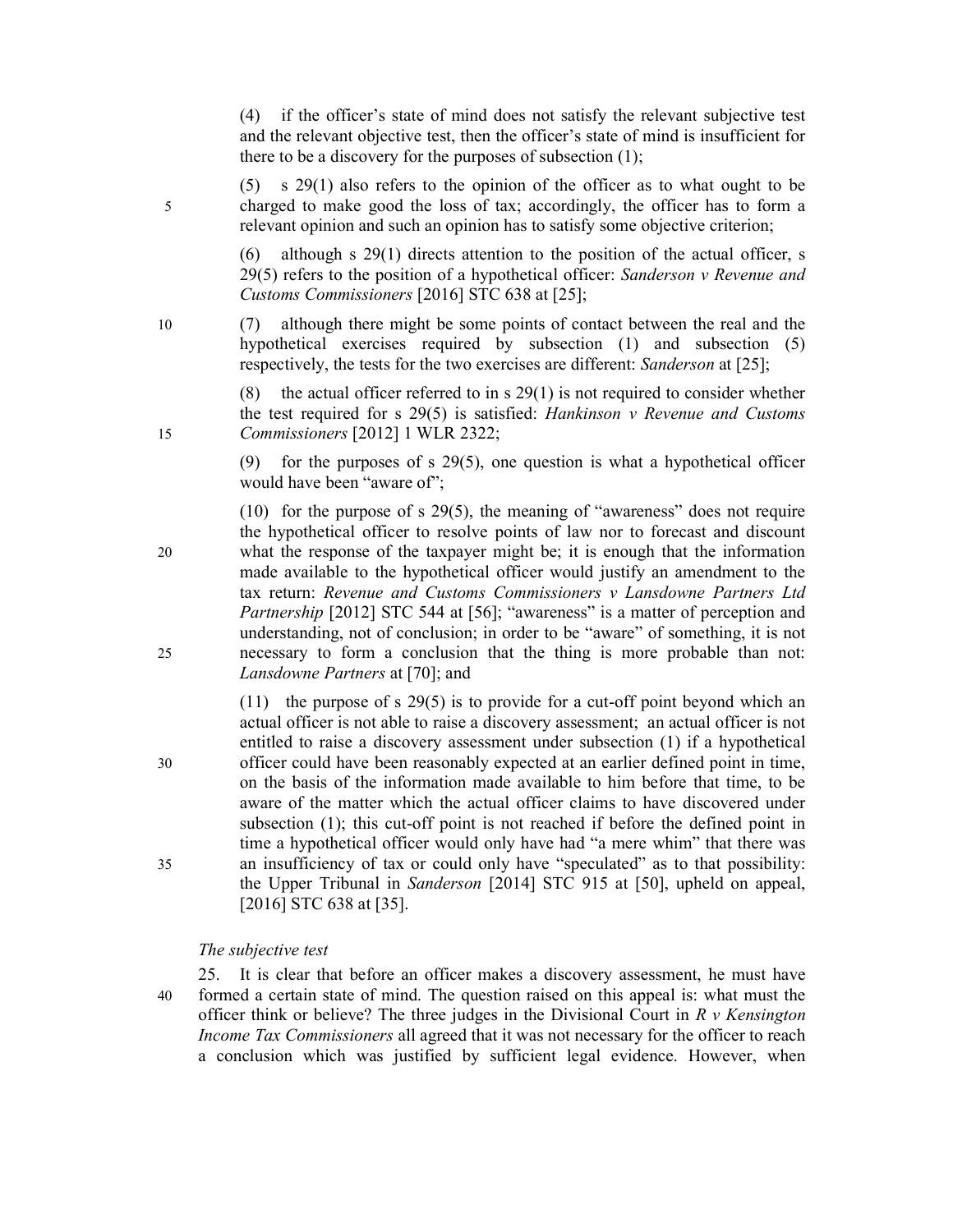describing what was required for this purpose, the three judges expressed themselves in different terms which do not appear to us to describe the same test.

26. Any test which is devised as to the necessary subjective belief on the part of the officer must be a practical and workable test. The expression of the test has to 5 recognise that at the time when an officer thinks that it is desirable to make a discovery assessment, the officer may appreciate that in certain respects he may not be in possession of all of the relevant facts. Further, the officer may foresee that a discovery assessment might give rise to questions of law some of which might not be straightforward.

- 10 27. In Revenue and Customs Commissioners v Lansdowne Partners Ltd Partnership, when considering the meaning of "be aware of" for the purposes of s 29(5), it was said that "awareness" was a matter of perception not conclusion and that it was possible to say that an officer was "aware of" something even when he could not at that stage resolve points of law and even though he was not then aware of all of
- 15 the facts which might turn out to be relevant. Although the word "discover" and the phrase "be aware of" cannot be treated as synonyms, we consider that if it is possible to be aware of something when one does not know all of the relevant facts and one cannot foretell how relevant points of law will be resolved, it cannot be said to be premature for an officer to "discover" that same something even when he knows he is
- 20 not in possession of all of the relevant facts and does not know how relevant points of law will be resolved.
	- 28. In Sanderson, Patten LJ described the power under section 29(1) in this way:

"The exercise of the section  $29(1)$  power is made by a real officer who is required to come to a conclusion about a possible insufficiency 25 based on all the available information at the time when the discovery assessment is made."

We consider, with respect, that this test is in accordance with the earlier authorities. This passage describes the test somewhat briefly because, of course, that case concerned s 29(5) rather than s 29(1). Having reviewed the authorities, we consider 30 that it is helpful to elaborate the test as to the required subjective element for a discovery assessment as follows:

> "The officer must believe that the information available to him points in the direction of there being an insufficiency of tax."

That formulation, in our judgment, acknowledges both that the discovery must be 35 something more than suspicion of an insufficiency of tax and that it need not go so far as a conclusion that an insufficiency of tax is more probable than not.

## The objective test

29. The authorities establish that there is also an objective test which must be satisfied before a discovery assessment can be made. In  $R \nu$  Bloomsbury Income Tax 40 Commissioners, the judges described the objective controls on the power to make a discovery assessment. Those controls were expressed by reference to the principles of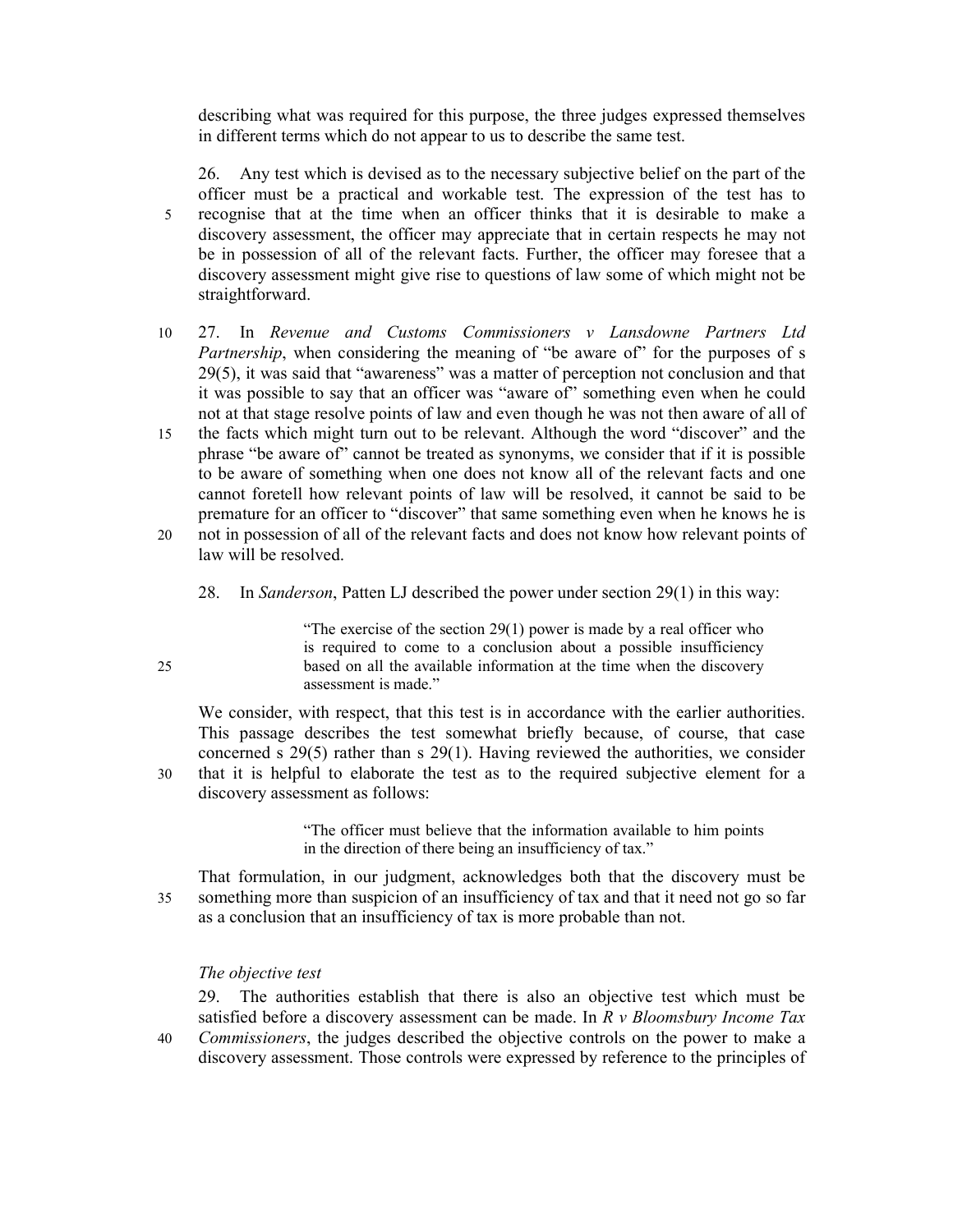public law. In Charlton at [35], the Upper Tribunal referred to the need for the officer to act "honestly and reasonably".

30. The officer's decision to make a discovery assessment is an administrative decision. We consider that the objective controls on the decision making of the officer 5 should be expressed by reference to public law concepts. Accordingly, as regards the requirement for the action to be "reasonable", this should be expressed as a requirement that the officer's belief is one which a reasonable officer could form. It is not for a tribunal hearing an appeal in relation to a discovery assessment to form its own belief on the information available to the officer and then to conclude, if it forms 10 a different belief, that the officer's belief was not reasonable.

## The decision of the FTT in relation to the discovery assessment

31. The FTT began its consideration of the issue as to the discovery assessment by referring to the relevant statutory provisions and listing the authorities to which it had been referred. At [23], it stated that Mr Anderson's case before the FTT was that there 15 had not been a reasonable basis for the making of a discovery assessment as at 2 May

2012.

32. The FTT then described the evidence it had received on this issue. The discovery assessment had been made by a Ms Lampard. She did not give evidence. Instead, evidence for HMRC was given by another officer, Mr Old, who had oversight 20 of Ms Lampard at the material time. The FTT then referred to some of the evidence

given by Mr Old and listed the documentary evidence provided to it in relation to this issue.

33. The FTT then summarised the submissions made by the parties. The FTT repeated that Mr Anderson's case was that there was no reasonable basis for Ms 25 Lampard to believe that there had been an insufficiency of tax. Mr Gordon on behalf of Mr Anderson had submitted by reference to Charlton that the officer had, honestly and "reasonably", to believe that there had been an insufficiency of tax. It was said that although Ms Lampard may have had "reason to suspect" an insufficiency of tax, there was not enough information to enable her to form the required reasonable belief. 30 It was submitted that Ms Lampard ought to have asked questions, using her powers

under Schedule 36 to the Finance Act 2008, but instead she had inappropriately rushed to make a discovery assessment.

34. The FTT then recorded the submissions on behalf of HMRC which referred to the material which was relied upon by Ms Lampard and which, it was submitted, was 35 sufficient to enable her to form the belief that there had been an insufficiency of tax.

35. The FTT then made the following specific findings:

"47 On the basis of the evidence provided to the Tribunal we make the following findings of fact:

(1) HMRC were first aware of the Bafana Scheme in March 2010.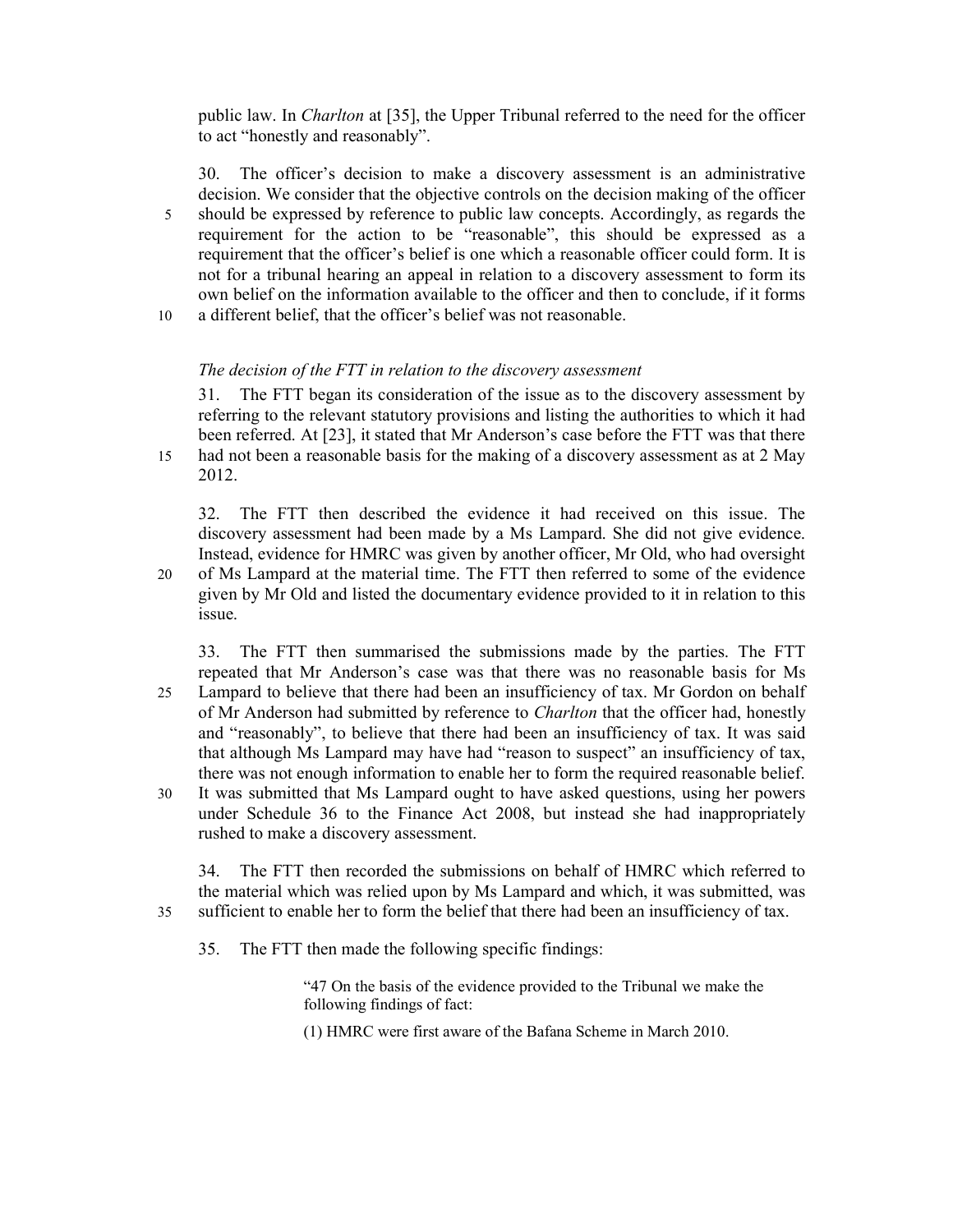(2) Mr Anderson's tax return of 28 January 2010 referred to Bafana Soccor *(sic)*, but no further details were stated in the "white space" "Box 78 loss to be carried back to 2007/8 pursuant to ITA 2007 s  $64(2)(b)$ ".

5 (3) HMRC were first aware of Mr Anderson's potential involvement in the Bafana Scheme from 1 September 2011 as a result of the receipt of the student allocation sheet referring to Mr Anderson as a participant.

(4) Schedule 36 third party notices were issued on 27 January 2012, to J Anderson Limited, Kemp Thornton and ProVision. Responses were 10 received by HMRC which confirmed that Mr Anderson was a participant in the Bafana Scheme on 24 February 2012, including emails referring to Jerome Anderson and his late payment of a second loan instalment to Maddox and concerns that he had not yet been to South Africa to visit Bafana (the email between Mr Lerner and Mr 15 Steptoe of 27 May 2010).

> (5) HMRC did not refer in any of their correspondence with the Appellant to the evidence which they had which suggested that Mr Anderson had not spent sufficient time working on Bafana to substantiate his claim for trading losses."

- 20 36. At [51], the FTT expressed its conclusion that HMRC did have sufficient information when the discovery assessment was made to form the basis of a reasonable belief that the losses claimed by Mr Anderson were not due. The FTT then gave more detailed reasons for this conclusion. In the course of giving those reasons, the FTT said the following:
- 25 "51 … We do not consider that HMRC are required to be certain of all relevant facts in order to have a reasonable belief for the purposes of s 29(1). They just need to be sure of enough facts to enable them to determine a reasonable conclusion by the application of logic.

53 The premise of the discovery legislation is that HMRC have not 30 been given sufficient information from the taxpayer in the first place to be sure what the correct assessment is. The "reasonable belief" required for the purposes of s 29(1) is something more than a suspicion but less than certain knowledge."

- 37. The FTT then stated:
- 35 "54 At the time when the discovery assessment was issued HMRC knew about the Bafana Scheme: It is correct, as the Appellant argues, that a discovery has to be about an under-assessment for this particular taxpayer, Mr Anderson. However it is our view that facts about other taxpayers can indicate something about Mr Anderson's tax position, if 40 there is a reason to believe that he is a member of a group of taxpayers all of whom have done the same thing; which was true here.

55 HMRC had evidence of orchestration and central planning of the Bafana Scheme and knew that Mr Anderson was a participant. It was not unreasonable for HMRC to conclude that scheme had been sold to 45 and implemented by all participants in a similar way. The fact that ultimately facts relating to Mr Anderson's participation in the scheme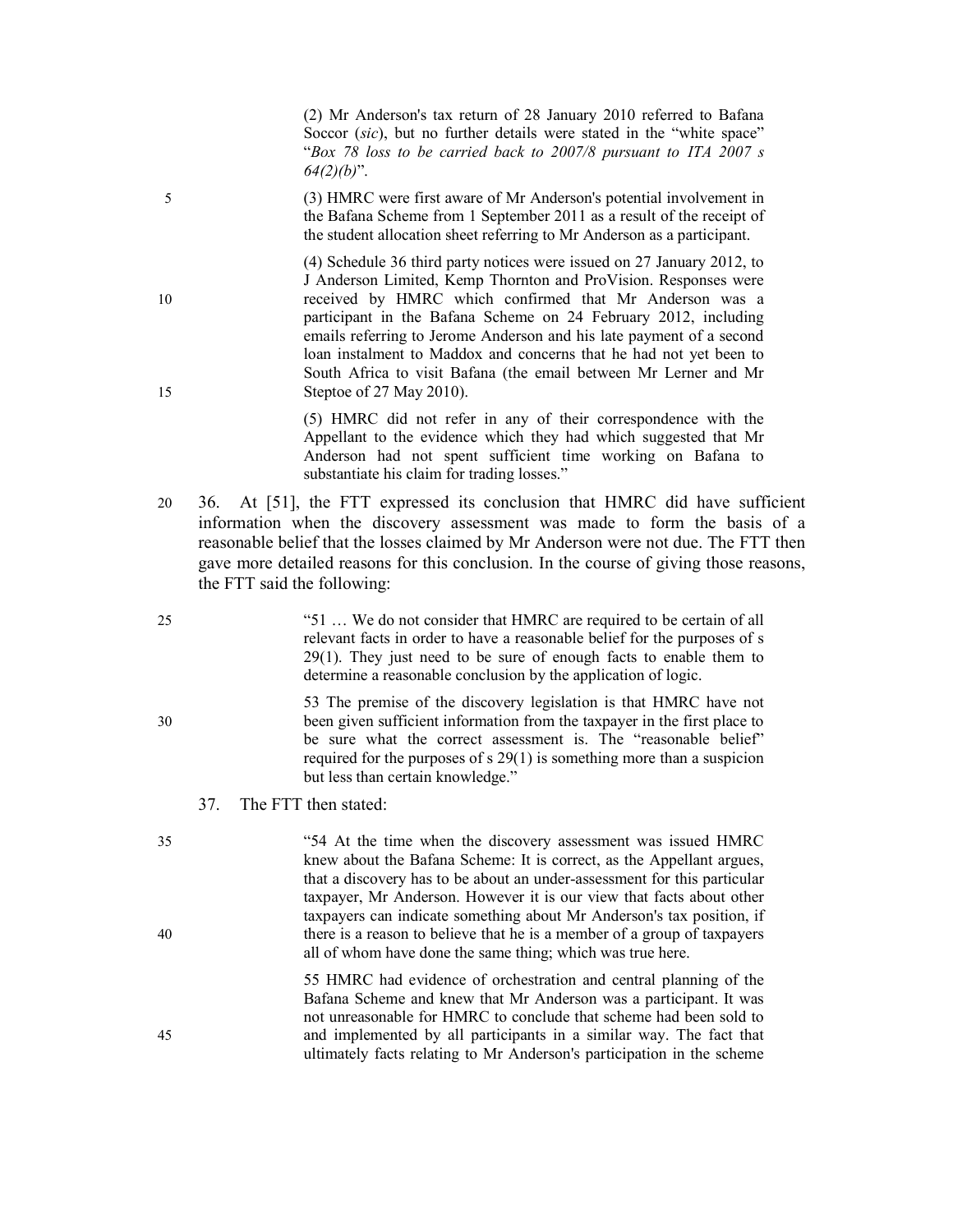turned out to be different than other footballing participants is not relevant to the reasonableness of HMRC's conclusion at this time."

38. The FTT then made further findings to which we refer as the following paragraphs were criticised in the grounds of appeal to the Upper Tribunal:

- 5 "56 HMRC also knew some facts about Mr Anderson's involvement in the scheme from the list of student talent provided in September 2011, which was confirmed by emails received under the Schedule 36 notices of January 2012. At this stage they did not know all the details of Mr Anderson's implementation of the scheme, but they knew from the 10 email of 27 May 2010 that Mr Anderson's advisers had concerns about how much time he had spent in South Africa, suggesting that like other participants in the Bafana Scheme, Mr Anderson's involvement also suffered from implementation issues.
- 57 We do not accept the Appellant's extrapolation from the statements 15 made in the *Sanderson* case, which were made in the context of the test in s  $29(5)$  not the test in s  $29(1)$ , that for the purposes of s  $29(1)$ knowledge of involvement in a tax planning scheme cannot be enough to form a reasonable basis for a discovery assessment.
- 20 66 The Appellant says that the discovery assessment was based on a suspicion not a belief. A suspicion becomes a belief when it is based on logical conclusions derived from what is known. Our view is that even on the basis that all HMRC knew in early May 2012 was that the Bafana Scheme existed, that it was an orchestrated scheme, that its 25 participants included Mr Anderson and that the scheme had implementation issues, that was sufficient to form the basis of a "reasonable belief" that there had been an under-assessment. It was a reasonable and logical conclusion on the basis of what HMRC knew about the Bafana Scheme and Mr Anderson's participation in it, that 30 Mr Anderson had claimed losses derived from the scheme to which he was not entitled.

67 In fact, contrary to what the Appellant tried to suggest, Ms Lampard did have some specific information about Mr Anderson's own implementation of the Bafana Scheme derived from the emails sent 35 during the summer of 2010 (in particular the email from Mr Steptoe of 27 May 2010) to support her belief that Mr Anderson, like the other participants in the scheme, had claimed trading losses which were not due."

#### The appeal

…

40 39. The grounds of appeal criticised certain of the findings set out in paragraphs [56], [57], [66] and [67] of the decision of the FTT. The grounds of appeal challenged the FTT's conclusion that Ms Lampard had a reasonable basis for her belief that there had been an insufficiency of tax.

40. In the course of Mr Gordon's oral submissions, we suggested that a dispute as to 45 whether there had been a "discovery" potentially involved two issues. The first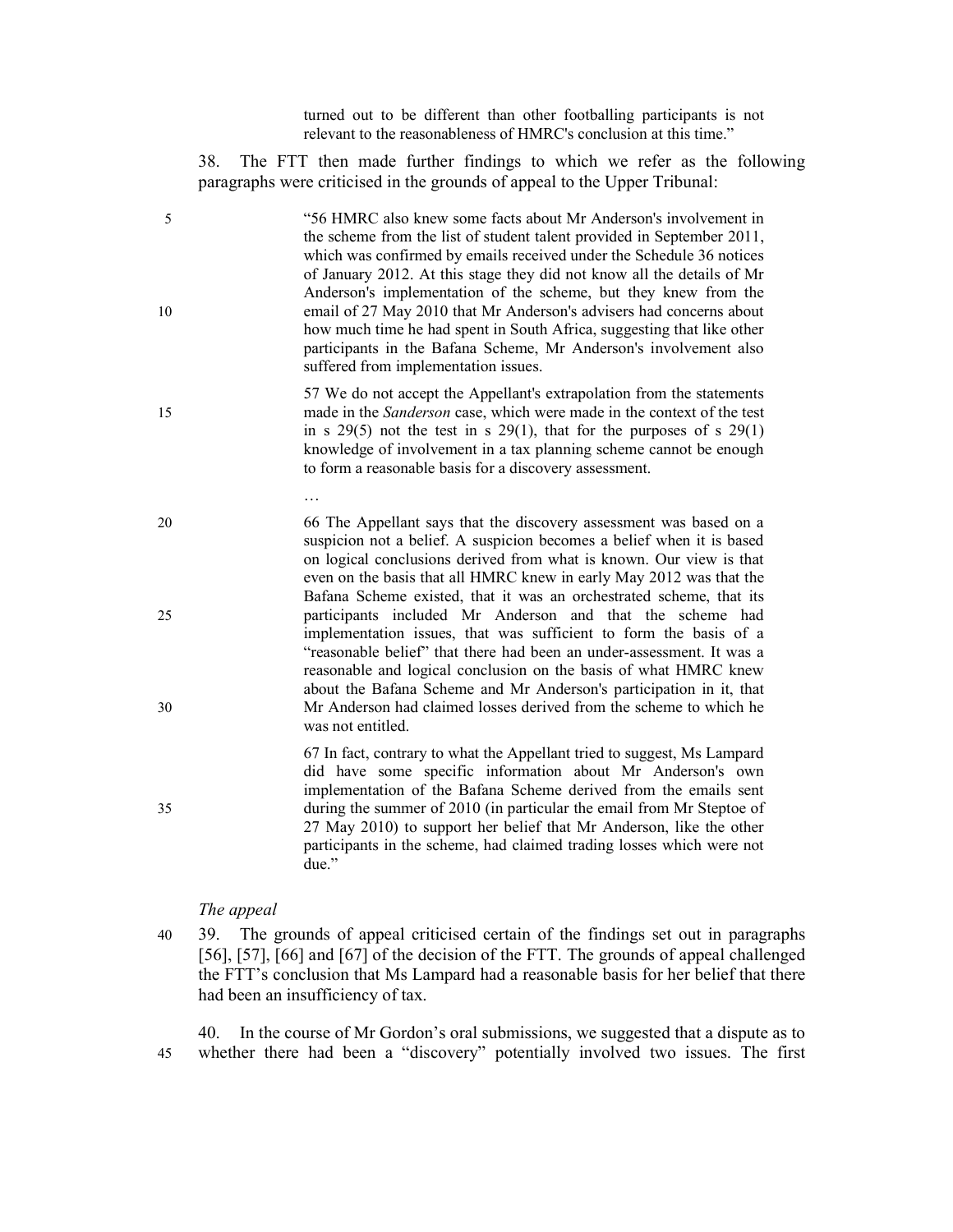potential issue related to what the officer actually believed and whether that belief satisfied the subjective test for a "discovery". The second issue was whether that belief satisfied the objective test for a "discovery". Mr Gordon then asked us to find that Ms Lampard did not actually believe that there had been an insufficiency of tax

- 5 because she only had a suspicion that there might have been an insufficiency of tax. He also submitted that it was not reasonable for Ms Lampard to believe that there had been an insufficiency of tax. The submission as to Ms Lampard's actual belief related to a matter which was not directly investigated at the FTT nor was it the subject of a ground of appeal. Against that, it might be said that the essential case put forward at
- 10 the hearing before the FTT was that the only reasonable belief one could form was that there was a reason to suspect an insufficiency of tax and it was implicit in that case that that was the only belief which Ms Lampard actually held.

### Conclusion on the discovery assessment

- 41. Because of the way in which Mr Anderson's case was put before the FTT, there 15 was no clear express finding by the FTT as to the state of Ms Lampard's mind although the FTT expressly held that it was reasonable for Ms Lampard to believe that there had been an insufficiency of tax. It therefore seems to be implicit that the FTT held that she actually believed that which it was reasonable to believe.
- 42. Mr Gordon took us to the evidence which was before the FTT. On the basis of 20 that evidence, it is clear that Ms Lampard did believe that there was an insufficiency of tax. Her belief went beyond mere suspicion of that matter. At the very least, we consider that it was open to the FTT as the fact-finding tribunal to make the findings of fact which it made. If we now apply the subjective test which we identified earlier, namely whether Ms Lampard believed that the information available to her pointed in 25 the direction of there being an insufficiency of tax, we can clearly conclude that that test was satisfied.

43. The FTT asked itself whether Ms Lampard's belief that there had been an insufficiency of tax was a reasonable belief. It appears that the FTT applied a wholly objective test as to whether her belief was reasonable. We were taken to the evidence 30 before the FTT and, at the very least, we conclude that it was open to the FTT to make that finding on that evidence. However, it seems to us that the FTT applied a stricter test than was necessary. If we apply what we consider to be the correct test, namely, whether Ms Lampard's belief was one which a reasonable person could form on the information available to her, then we would conclude that a reasonable person, acting 35 on that information, could form the belief which she had formed. Indeed, it is obvious

that the FTT would also have held that this lower test was satisfied.

44. In the course of argument, submissions were made as to whether a higher or a lower threshold for the concept of "discovery" would be helpful to HMRC. It was suggested by Mr Gordon that if the threshold were too low that might cause a problem 40 for HMRC in practice because when an officer made a discovery which came within s

29(1) TMA, the result might be that HMRC had to act upon that discovery and could not allow time to go by lest the discovery should become "stale" with the result that HMRC would be disabled from making a discovery assessment in reliance upon it. In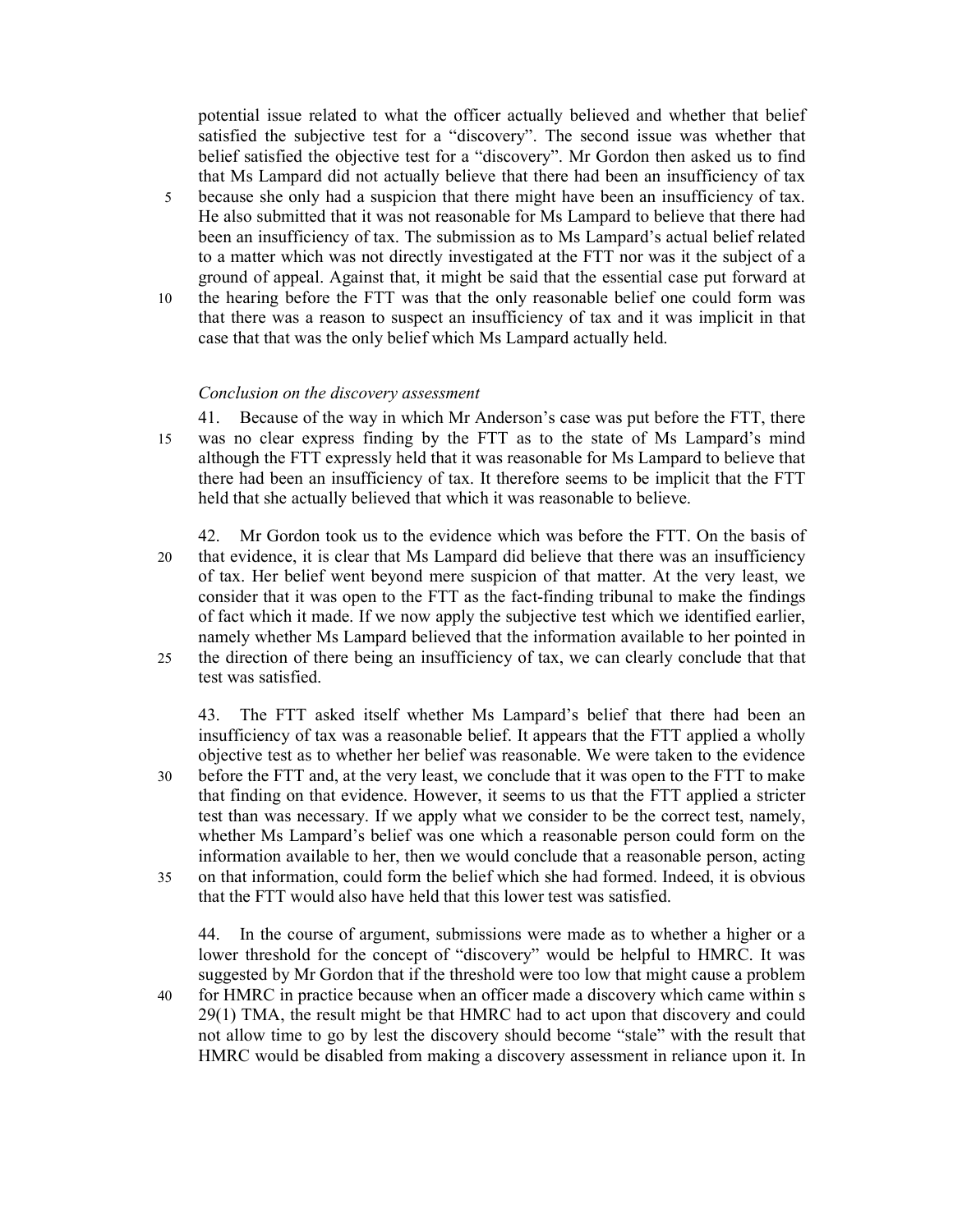Charlton, this possibility was referred to but it did not arise on the facts of that case: see at [37]. Later cases have also considered the possibility of a discovery becoming "stale": see Pattullo v Revenue and Customs Commissioners [2016] STC 2043 and Revenue and Customs Commissioners v Tooth [2018] UKUT 0038. In the second of 5 these cases, the Upper Tribunal did say that the taxpayer should be protected from HMRC relying upon a stale discovery: see at [79](7)(a).

45. There is no issue as to "staleness" in the present case. Indeed, Mr Anderson's case was that the discovery assessment was premature as there had not been a discovery by 2 May 2012. For that reason, we did not hear any submissions as to the 10 possibility of a discovery becoming stale. In those circumstances, we prefer not to express any further view, one way or the other, on that possibility. However, we do comment that even if such a possibility exists, it does not affect our conclusion as to the correct expression of the subjective and the objective tests relevant to the concept of a discovery.

15 46. We therefore dismiss the appeal in so far as it challenges the FTT's conclusion that the discovery assessment of 2 May 2012 was valid.

### Availability of loss relief

47. Mr Anderson's claim is for what is colloquially known as "sideways loss relief", that is to say the ability to set certain losses against general income or 20 chargeable gains. Such relief is available in certain cases if various conditions are met.

### The law

48. The general provision allowing the deduction of trading losses from general income is s 64 of the Income Tax Act 2007 ("ITA") which at the relevant time 25 materially provided as follows:

> "(1) A person may make a claim for trade loss relief against general income if the person—

(a) carries on a trade in a tax year, and

(b) makes a loss in the trade in the tax year ("the loss-making 30 year").

> (2) The claim is for the loss to be deducted in calculating the person's net income—

- (a) for the loss-making year,
- (b) for the previous tax year, or
- 35 (c) for both tax years.

(See Step 2 of the calculation in section 23.)

(3) If the claim is made in relation to both tax years, the claim must specify the tax year for which a deduction is to be made first.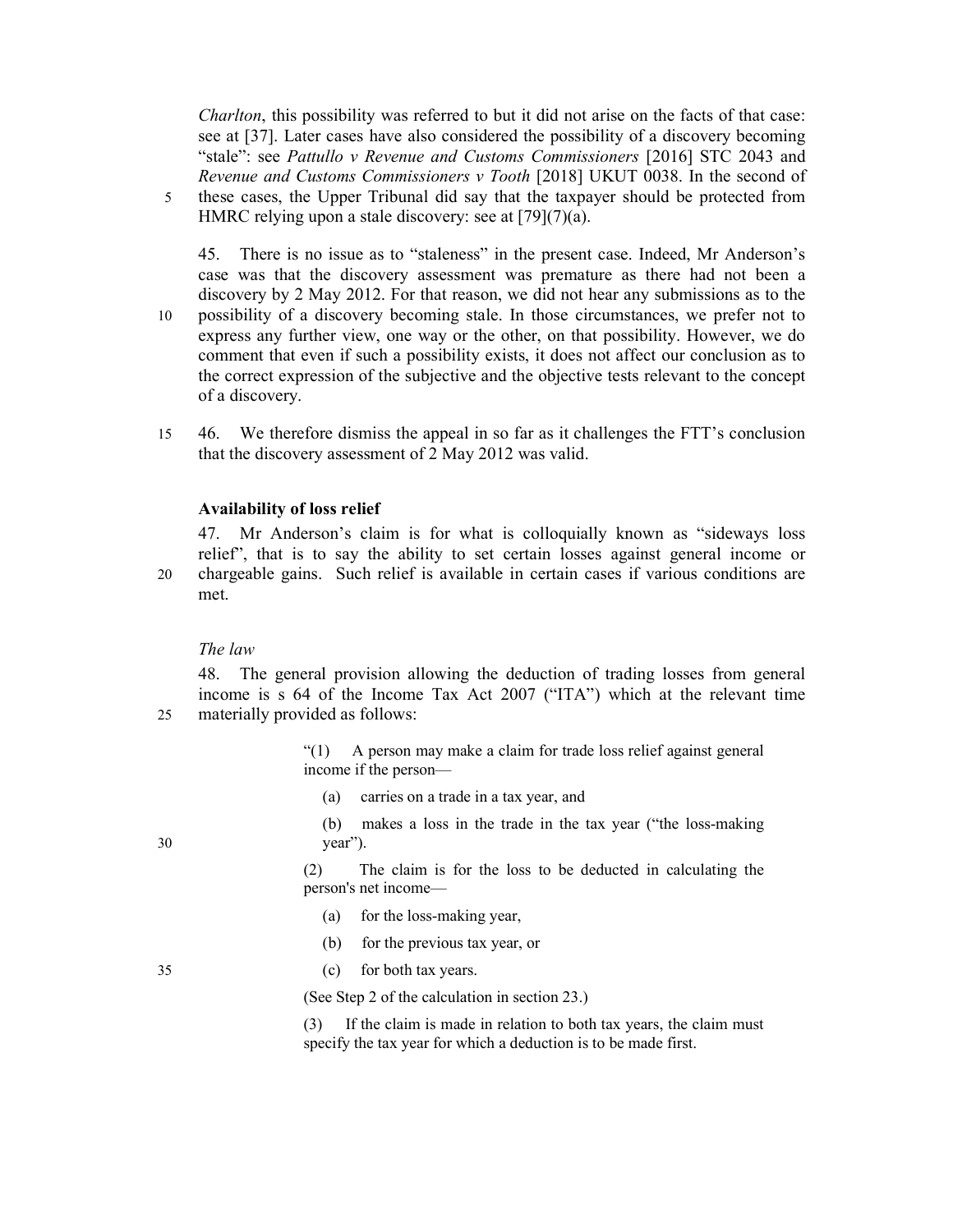(4) Otherwise the claim must specify either the loss-making year or the previous tax year.

(5) The claim must be made on or before the first anniversary of the normal self-assessment filing date for the loss-making year.

5 (6) Nothing in this section prevents a person who makes a claim specifying a particular tax year in respect of a loss from making a further claim specifying the other tax year in respect of the unused part of the loss.

(7) This section applies to professions and vocations as it applies to 10 trades.

(8) This section needs to be read with—

(a) section 65 (how relief works),

(b) sections 66 to 70 (restrictions on the relief),

(ba) sections 74A to 74D (general restrictions on relief),

 $15$  ..."

49. It can be seen that a fundamental condition for the application of sideways loss relief is that the claimant must be carrying on a trade in the tax year in question and the loss must be made in that trade. In this case, the discovery assessment was made, in part, on the basis that HMRC did not accept that Mr Anderson was carrying on the 20 asserted trade.

50. Section 64 is subject to a number of express restrictions. One is that there must not only be a trade in which the loss is made, but the trade must be commercial in the sense provided for by s 66 ITA:

"(1) Trade loss relief against general income for a loss made in a 25 trade in a tax year is not available unless the trade is commercial.

> (2) The trade is commercial if it is carried on throughout the basis period for the tax year—

- (a) on a commercial basis, and
- (b) with a view to the realisation of profits of the trade.

30 (3) If at any time a trade is carried on so as to afford a reasonable expectation of profit, it is treated as carried on at that time with a view to the realisation of profits.

If the trade forms part of a larger undertaking, references to profits of the trade are to be read as references to profits of the 35 undertaking as a whole.

> (5) If there is a change in the basis period in the way in which the trade is carried on, the trade is treated as carried on throughout the basis period in the way in which it is carried on by the end of the basis period.

40 (6) The restriction imposed by this section does not apply to a loss made in the exercise of functions conferred by or under an Act.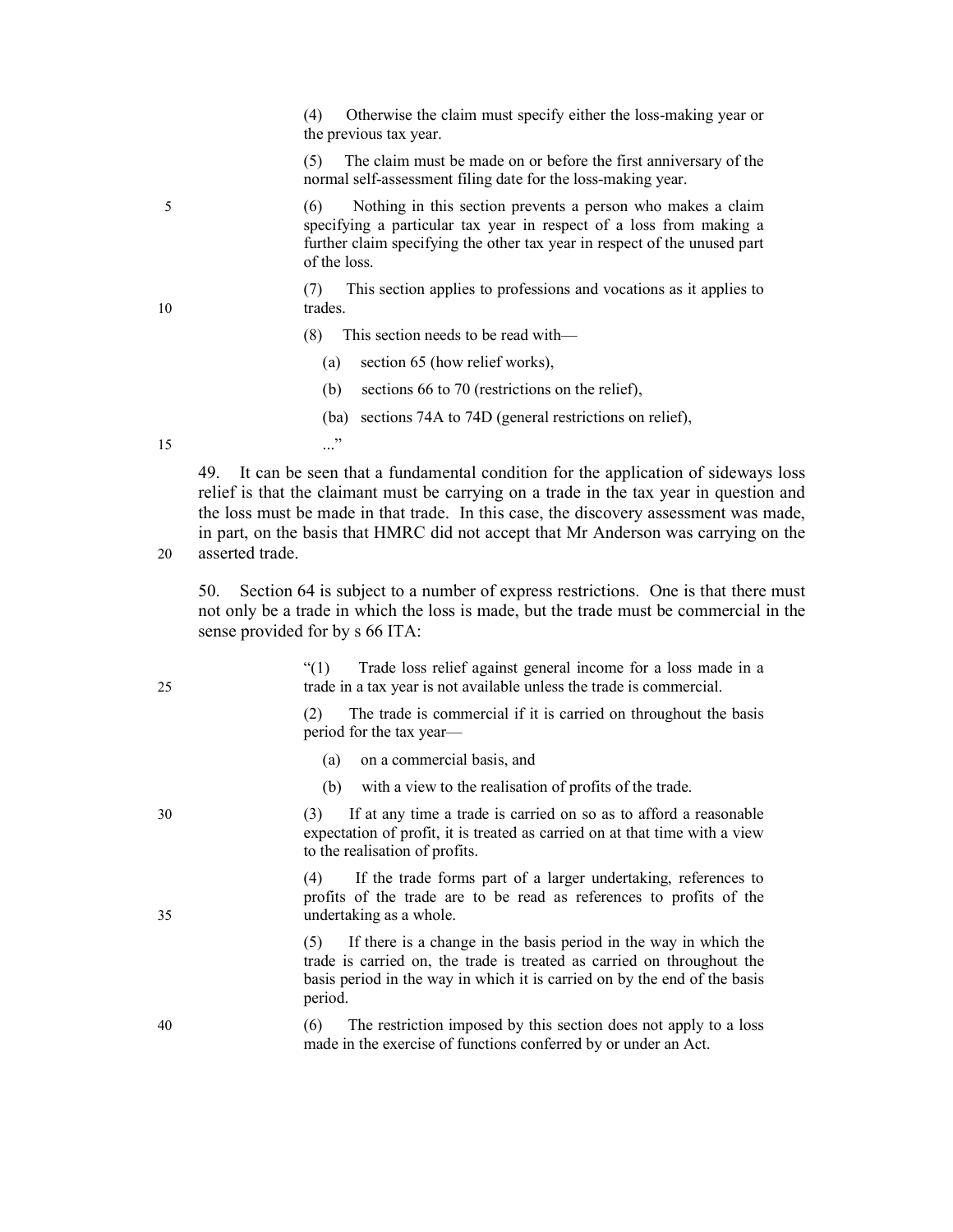#### (7) This section applies to professions and vocations as it applies to trades."

51. HMRC also say that, to the extent that Mr Anderson's activities are held to be a trade, that trade was neither carried on in the relevant period on a commercial basis, 5 nor with a view to the realisation of profits in the trade.

52. A similar relief is provided by s 72 ITA in the case of early trade losses, namely those which arise either in the first tax year in which the trade is carried on or in any of the next three tax years. Unlike the normal trade loss relief, such losses are available for sideways loss relief for the three tax years prior to the year of the loss, 10 and not just the previous tax year:

> "(1) An individual may make a claim for early trade losses relief if the individual makes a loss in a trade—

(a) in the tax year in which the trade is first carried on by the individual, or

15 (b) in any of the next 3 tax years.

(2) The claim is for the loss to be deducted in calculating the individual's net income for the 3 tax years before the one in which the loss is made (see Step 2 of the calculation in section 23).

(3) The claim must be made on or before the first anniversary of the 20 normal self-assessment filing date for the tax year in which the loss is made.

> (4) This section applies to professions and vocations as it applies to trades.

(5) This section needs to be read with—

25 (a) section 73 (how relief works),

- (b) section 74 (restrictions on the relief unless trade is commercial etc),
- (ba) sections 74A to 74D (general restrictions on relief),
- $\cdot$
- 30 53. Section 72, and early trade losses relief, has its own restriction by reference to the commercial nature of the trade. That restriction is contained in s 74 ITA, which materially provides:

"(1) Early trade losses relief for a loss made by an individual in a trade in a tax year is not available unless the trade is commercial.

35 (2) The trade is commercial if it is carried on throughout the basis period for the tax year—

(a) on a commercial basis, and

(b) in such a way that profits of the trade could reasonably be expected to be made in the basis period or within a reasonable time 40 afterwards.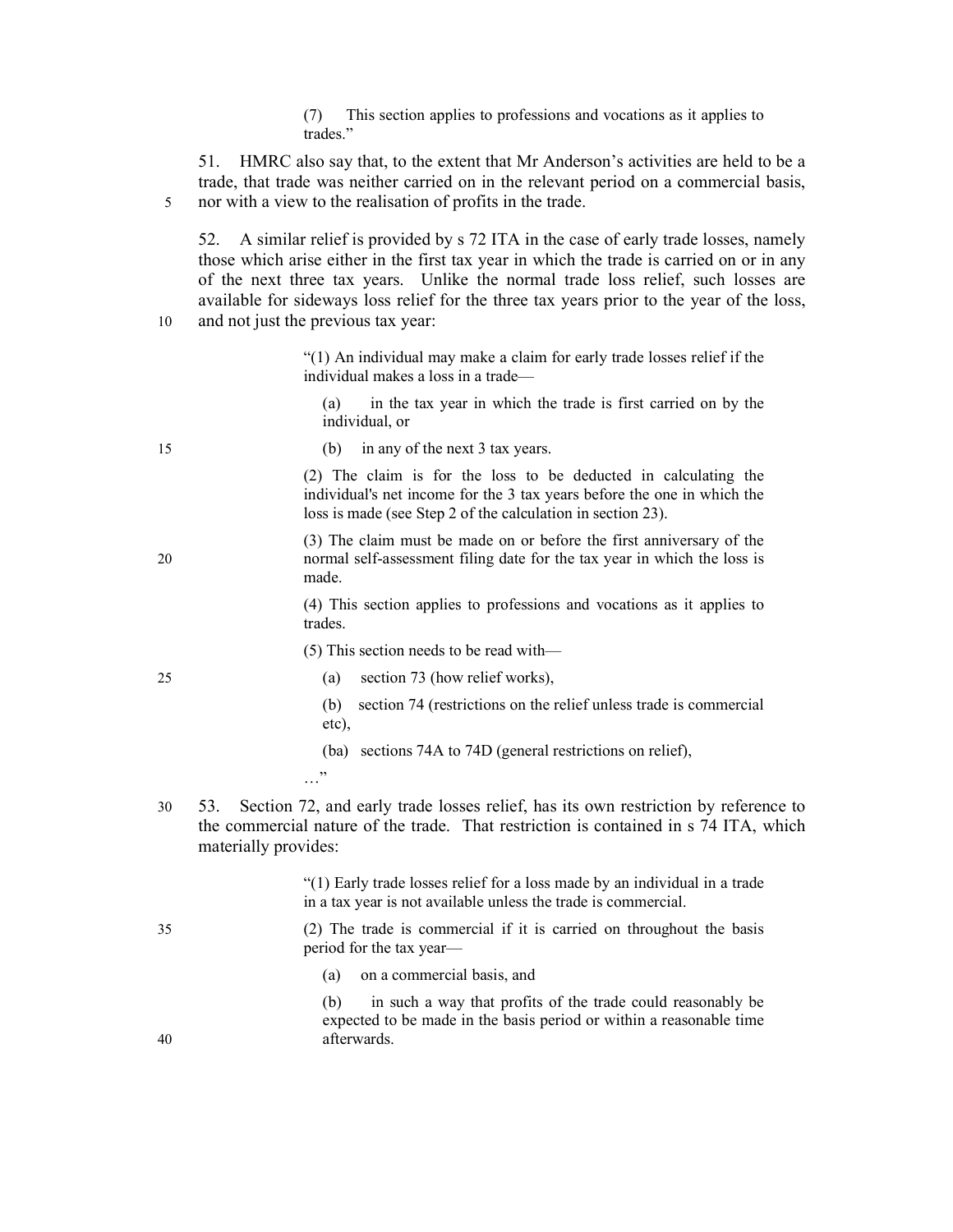54. It can be seen therefore that whereas, in the case of trade loss relief, the commerciality restriction in s 66 requires that there be a view to the realisation of profits of the trade without reference to time, the corresponding provision in s 72, in 5 relation to early trade losses relief, imports a further requirement that profits are to be reasonably expected either in the basis period or within a reasonable time afterwards. As with trade loss relief, HMRC do not accept that Mr Anderson was carrying on a trade, and if he was they do not accept that the trade was commercial.

55. A further restriction on both trade loss relief and early trade losses relief is 10 contained in s 74B ITA:

"(1) This section applies if—

(a) during a tax year an individual carries on a trade, otherwise than as a partner in a firm, in a non-active capacity (see section 74C),

15 (b) the individual makes a loss in the trade in that tax year, and (c) the loss arises directly or indirectly in consequence of,

or otherwise in connection with, relevant tax avoidance arrangements.

20 (2) No sideways relief or capital gains relief may be given to the individual for the loss (but subject to subsection (5)).

(3) In subsection (1) "relevant tax avoidance arrangements" means arrangements made by the individual the main purpose, or one of the main purposes, of which is the obtaining of a reduction in tax 25 liability by means of sideways relief or capital gains relief.

> (4) In subsection (3) "arrangements" includes any agreement, understanding, scheme, transaction or series of transactions (whether or not legally enforceable).

(5) This section has no effect in relation to any loss that derives 30 wholly from qualifying film expenditure (see section 74D).

> (6) Subsection (10) of section 74A (capital gains relief) applies for the purposes of this section."

56. Capital gains relief means the treatment of a loss as an allowable loss under s 261B of the Taxation of Chargeable Gains Act 1992 ("TCGA"). Such a loss may be 35 claimed to the extent that relief is available and claimed under s 64 ITA (trade loss relief, but not early trade losses relief; see also s 71 ITA), and the relief is not otherwise used in calculating net income for the year or for the purpose of any other relief.

57. The meaning, for the purpose of s 74B ITA, of "non-active capacity" is given 40 by s 74C ITA, which relevantly provides:

> "(1) For the purposes of sections 74A and 74B an individual carries on a trade in a non-active capacity during a tax year if the individual—

…"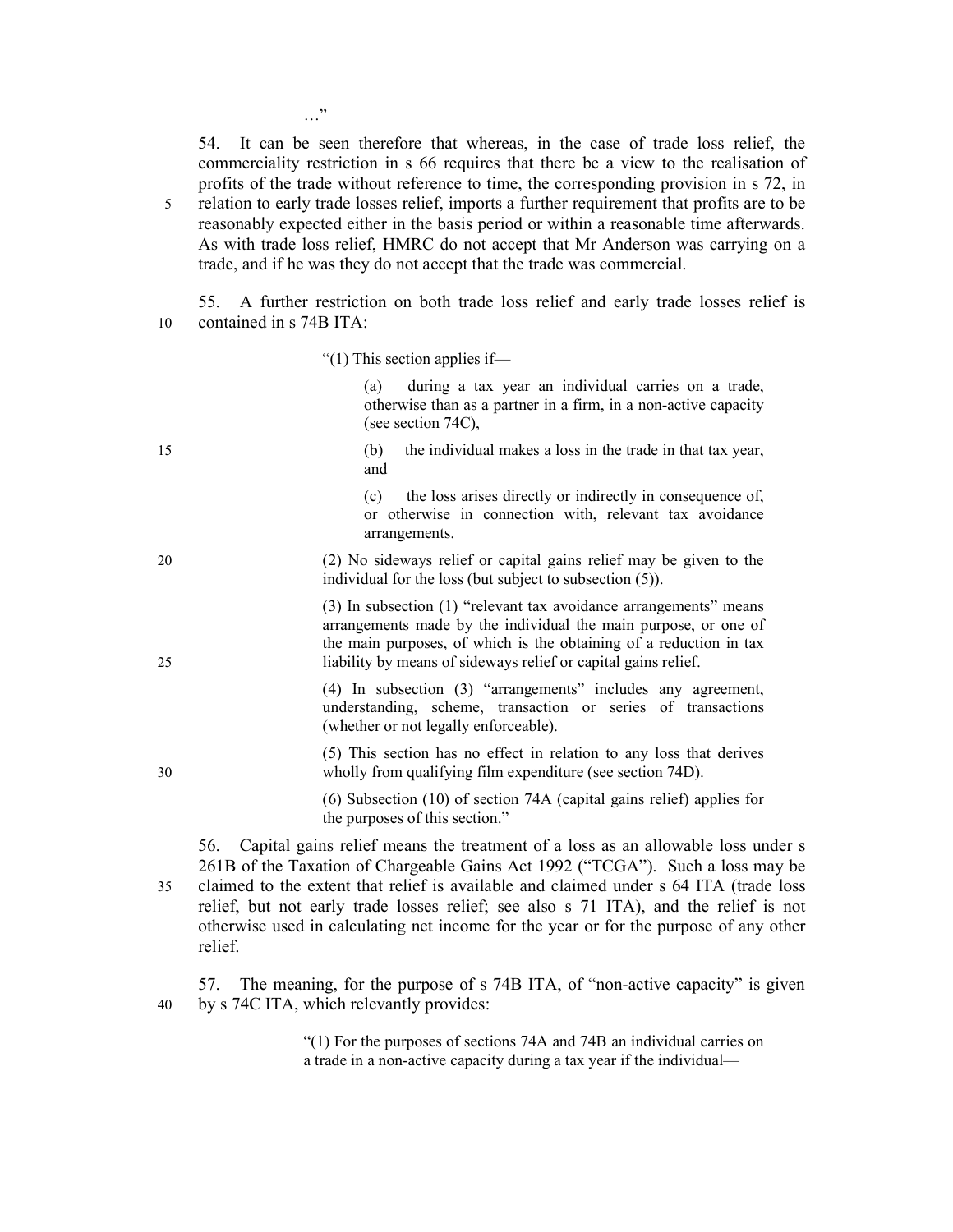- (a) carries on the trade at a time during the year, and
- (b) does not devote a significant amount of time to the trade in the relevant period for the tax year.

(2) For the purposes of this section an individual devotes a significant 5 amount of time to a trade in the relevant period for a tax year if, in the relevant period, the individual spends an average of at least 10 hours a week personally engaged in activities of the trade and those activities are carried on—

- (a) on a commercial basis, and
- 10 (b) with a view to the realisation of profits as a result of the activities.

…"

58. To the extent that trade loss relief or early trade losses relief would otherwise be available to Mr Anderson, HMRC's case is that s 74B precludes the availability of 15 any such relief.

### Was Mr Anderson carrying on a trade?

59. After analysing the evidence, both oral and documentary, the FTT concluded that Mr Anderson's activities did not constitute a trade. The FTT had regard to those activities, which included Mr Anderson having meetings with Mr Mike Steptoe, who 20 managed the Bafana Soccer Academy, spending time watching certain DVDs during March and April 2009, picking three players in which he was to have a financial interest in July 2009 and meetings with other football contacts in London and Italy to talk about the Bafana opportunity.

- 60. The FTT recognised, at [164], that there was no reason why activities of the 25 kind carried on by Mr Anderson in this connection could not amount to a trade. The FTT considered that the question would depend on the facts of any particular case. On the facts, the FTT came to the view, at [198], that Mr Anderson's activities were more akin to those of an investor in a market comprising young African footballers, but with no substantial active day to day involvement in the activity. It held, at [199], 30 that Mr Anderson's activities were more analogous to "an investor picking stocks to
- invest in, rather than a trader who is creating value in those stocks by adding value to a company on a day to day basis". Mr Anderson's activities, found the FTT, did not amount to a trade.
- 61. In Mr Anderson's grounds of appeal, Mr Gordon criticised the FTT's 35 conclusion in this respect on a number of bases. It was argued that the FTT based its conclusion on irrelevant factors, including the amount of time spent by Mr Anderson personally and the fact that some components of the activities were outsourced. The grounds also sought to identify particular errors of law in the FTT's decision, namely:

(1) Failing, at [179], to recognise that a trade may be conducted by an 40 individual who outsources all the activities of a trade. The grounds suggested taking what was described as an extreme example, that is a company, which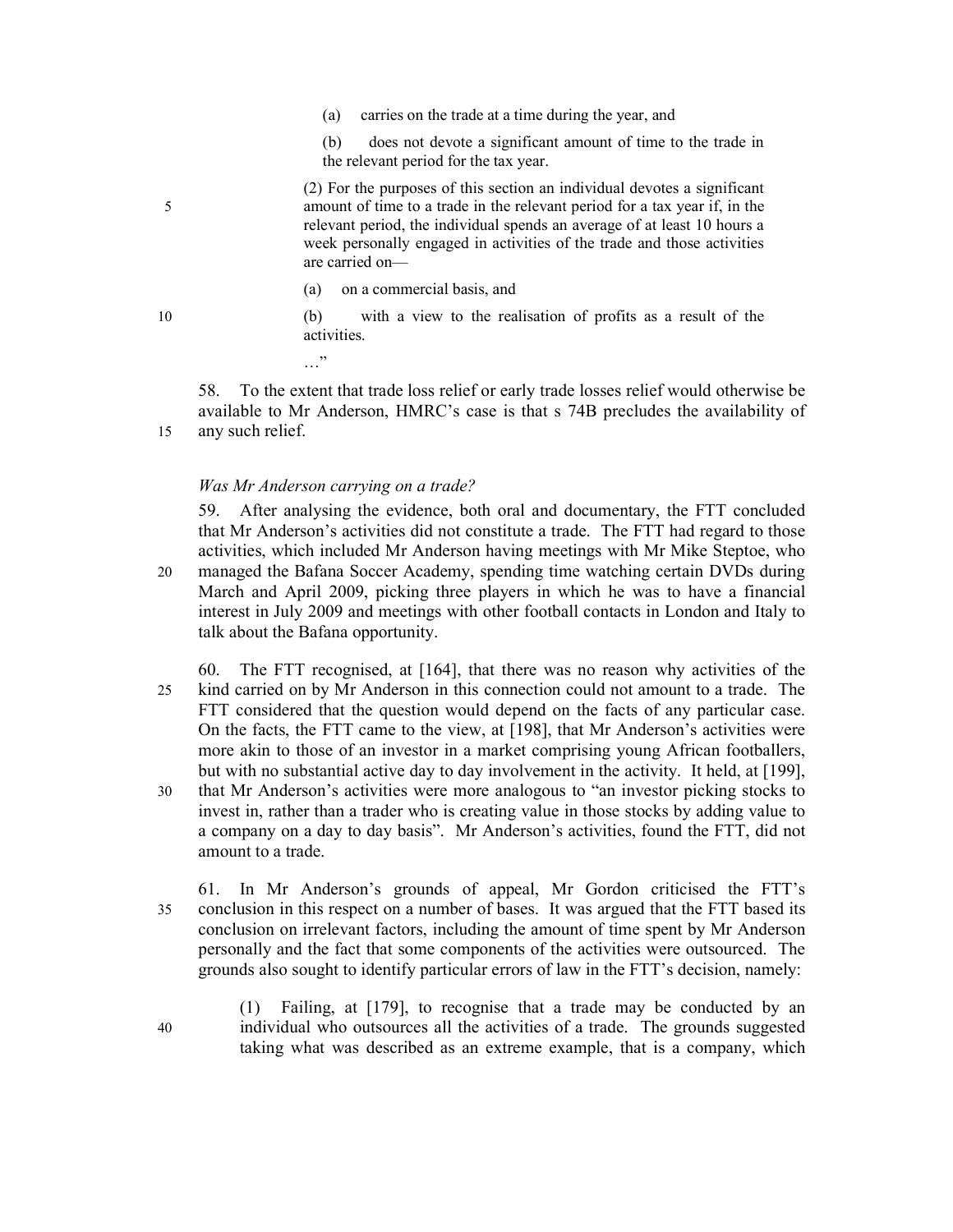would not undertake any activities personally but would leave all activities to human agents. Furthermore, it was submitted, there are many trading enterprises where the owner (and therefore the trader) is busy undertaking other entrepreneurial activity, whilst leaving the trade in the hands of employees 5 and/or third parties to whom the activities are outsourced.

> (2) Taking into account, at [180], the irrelevant consideration as to what was "typical in this market", for which the FTT had no evidence in any event.

(3) Taking into account, again at [180], concerns expressed about the lack of time spent by Mr Anderson in South Africa, and contrary to the evidence 10 attributing those concerns (which had been expressed by Mr Steptoe) to Mr Anderson's advisers. In any event, the fact that Bafana might have wondered how HMRC would respond to the fact that Mr Anderson had not visited South Africa was, it was submitted, totally irrelevant to the question the FTT was required to answer.

15 62. In tax legislation, the meaning of trade is a matter of law. But whether or not a particular activity constitutes a trade depends on an evaluation of all the facts relating to it against the background of the applicable legal principles. To that extent, the conclusion is one of fact or, more accurately, it is an inference of fact from the primary facts found by the fact-finding tribunal. That was the observation of the 20 Court of Appeal in Eclipse Film Partners No 35 LLP v Revenue and Customs Commissioners [2015] STC 1429, at [112]. The Court summarised the position on an appeal in the following way (at  $[113]$ ):

"It follows that the conclusion of the tribunal of fact as to whether the activity is or is not a trade can only be successfully challenged as a 25 matter of law if the tribunal made an error of principle or if the only reasonable conclusion on the primary facts found is inconsistent with the tribunal's conclusion. These propositions are well established in the case law: Edwards (Inspector of Taxes) v Bairstow [1956] AC 14 at 29–32, 33, 36, 38–39, [1955] 3 All ER 48 at 53–54, 55, 58, 59 per 30 Viscount Simonds and Lord Radcliffe respectively; Ransom v Higgs [1974] STC 539 at 545, 553, 559–560, [1974] 1 WLR 1594 at 1601, 1611, 1618 per Lord Reid, Lord Wilberforce and Lord Simon respectively; Marson (Inspector of Taxes) v Morton [1986] STC 463 at 470, [1986] 1 WLR 1343 at 1348 (Sir Nicholas Browne-Wilkinson V-35 C). An appeal from the FTT is on a point of law only: Tribunals, Courts and Enforcement Act 2007, s 11.

63. There is no statutory definition of a trade. Section 989 ITA goes no further than to provide that "trade" includes any "venture in the nature of a trade". Nonetheless case law has provided some helpful guidance or signposts. As the Court of Appeal 40 put it in *Eclipse*, at  $[114]$ :

"In Marson v Morton [1986] STC 463 at 470–471, [1986] 1 WLR 1343 at 1348–1349 Sir Nicholas Browne-Wilkinson V-C set out a list of matters which have been regarded as a badge of trading in reported cases. He emphasised, however, that the list was not a comprehensive 45 statement of all relevant matters nor was any one of them decisive in all cases. He said that the most they can do is to provide common sense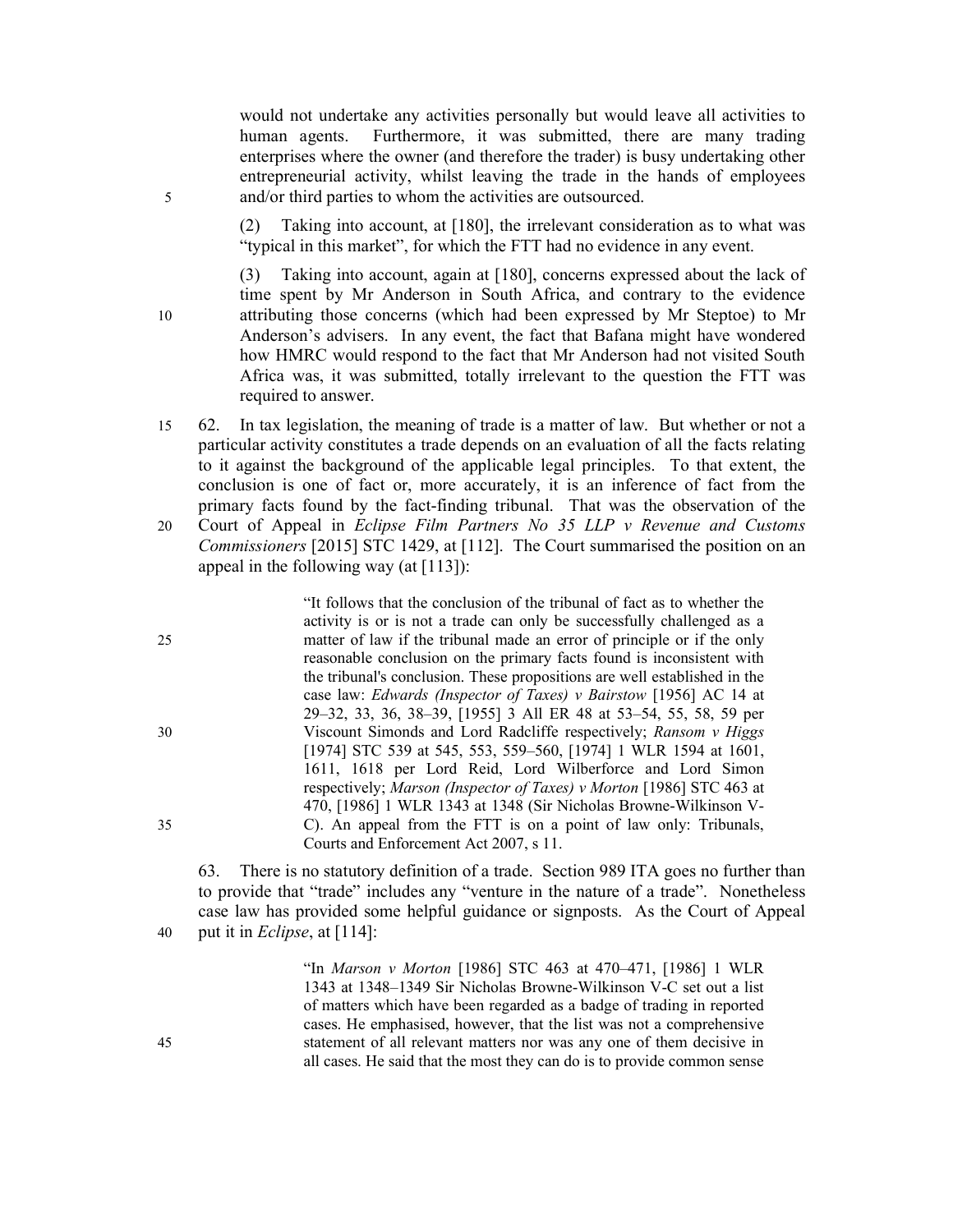guidance to the conclusion which is appropriate; and that in each case it is necessary to stand back and look at the whole picture and, having regard to the words of the statute, ask whether this was an adventure in the nature of trade…"

5 64. In Eclipse, neither party had argued its case by reference to the badges of trade identified in Marson v Morton, and the Court of Appeal concluded that the facts of the case before it were not sufficiently analogous to the sources of the badges of trade as to make them of value in those proceedings. In this case, however, Mr Anderson's case was argued substantially by reference to the badges of trade. Those badges were 10 set out by Sir Nicholas Browne-Wilkinson V-C in Marson v Morton at pp 470-471:

> "The matters which are apparently treated as a badge of trading are as follows:

(1) That the transaction in question was a one-off transaction. Although a one off transaction is in law capable of being an adventure in the 15 nature of trade, obviously the lack of repetition is a pointer which indicates there might not here be trade but something else.

(2) Is the transaction in question in some way related to the trade which the taxpayer otherwise carries on? For example, a one-off purchase of silver cutlery by a general dealer is much more likely to be a trade 20 transaction than such a purchase by a retired colonel.

(3) The nature of the subject matter may be a valuable pointer. Was the transaction in a commodity of a kind which is normally the subject matter of trade and which can only be turned to advantage by realisation, such as referred to in the passage that the chairman quoted 25 from Reinhold? For example, a large bulk of whisky or toilet paper is essentially a subject matter of trade, not of enjoyment.

> (4) In some cases attention has been paid to the way in which the transaction was carried through: was it carried through in a way typical of the trade in a commodity of that nature?

30 (5) What was the source of finance of the transaction? If the money was borrowed that is some pointer towards an intention to buy the item with a view to its resale in the short term; a fair pointer towards trade.

(6) Was the item which was purchased resold as it stood or was work done on it or relating to it for the purposes of resale? For example, the 35 purchase of second-hand machinery which was repaired or improved before resale. If there was such work done, that is again a pointer towards the transaction being in the nature of trade.

(7) Was the item purchased resold in one lot as it was bought, or was it broken down into saleable lots? If it was broken down it is again some 40 indication that it was a trading transaction, the purchase being with a view to resale at profit by doing something in relation to the object bought.

(8) What were the purchasers' intentions as to resale at the time of purchase? If there was an intention to hold the object indefinitely, 45 albeit with an intention to make a capital profit at the end of the day, that is a pointer towards a pure investment as opposed to a trading deal.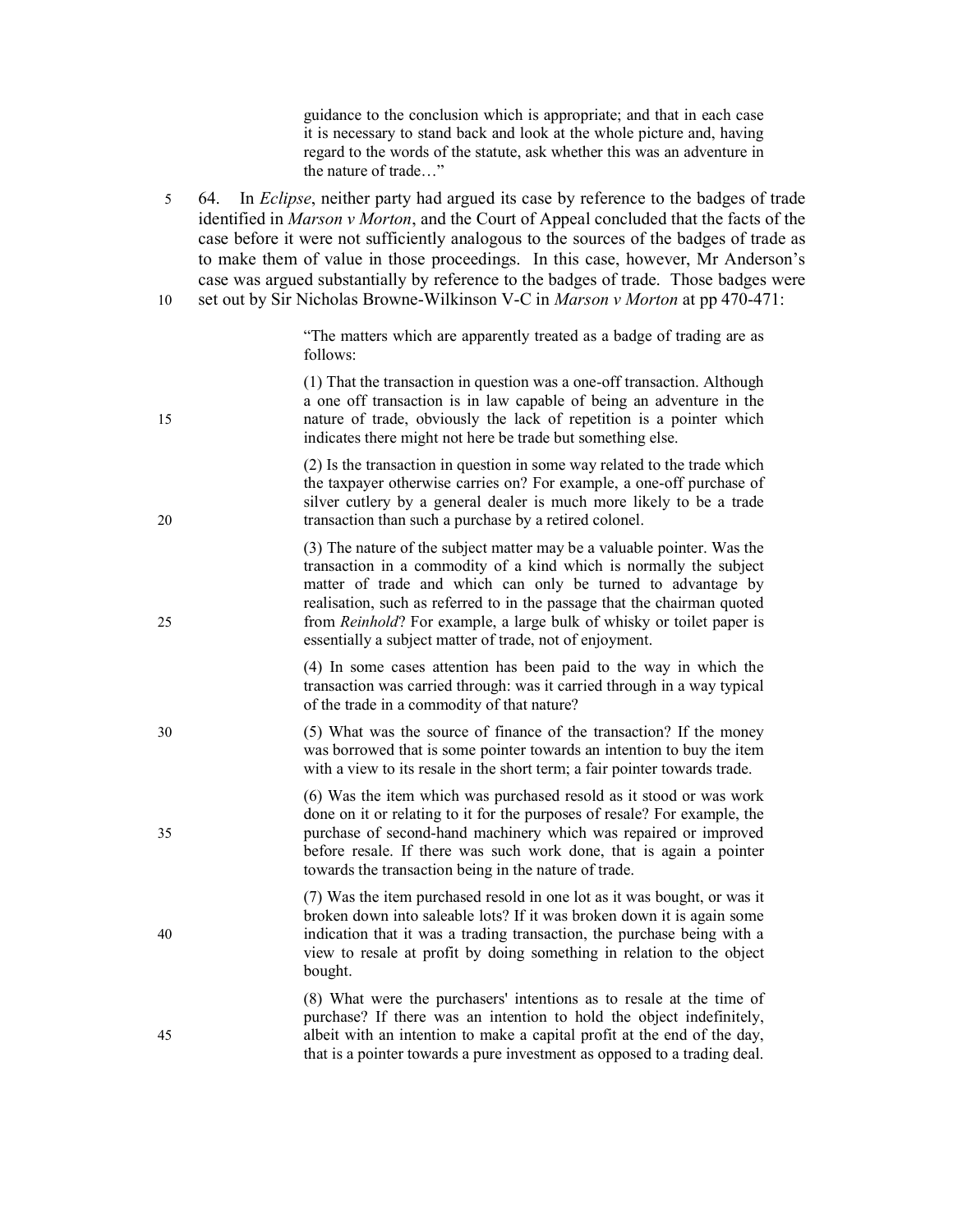On the other hand, if before the contract of purchase is made a contract for resale is already in place, that is a very strong pointer towards a trading deal rather than an investment. Similarly, an intention to resell in the short term rather than the long term is some indication against 5 concluding that the transaction was by way of investment rather than by way of a deal. However, as far as I can see, this is in no sense decisive by itself.

(9) Did the item purchased either provide enjoyment for the purchaser (for example, a picture) or pride of possession or produce income 10 pending resale? If it did, then that may indicate an intention to buy either for personal satisfaction or to invest for income yield, rather than do a deal purely for the purpose of making a profit on the turn. I will consider in a moment the question whether, if there is no income produced or pride of purchase pending resale, that is a strong pointer in 15 favour of it being a trade rather than an investment.

I emphasise again that the matters I have mentioned are not a comprehensive list and no single item is in any way decisive. I believe that in order to reach a proper factual assessment in each case it is necessary to stand back, having looked at those matters, and look at the 20 whole picture and ask the question—and for this purpose it is no bad thing to go back to the words of the statute—was this an adventure in the nature of trade? In some cases perhaps more homely language might be appropriate by asking the question, was the taxpayer investing the money or was he doing a deal?"

25 65. The FTT summarised Mr Gordon's submissions in this regard at [132]:

"Applying the badges of trade to Mr Anderson's activities as set out in *Marson v Morton*; (i) the Bafana Scheme was intended to run for a number of years with a repeated pattern of transactions; (ii) there was synergy with Mr Anderson's other activities; (iii) the players' talents 30 could be turned to profit; (iv) the trading was done in way which was typical in this market (at a distance and by looking at DVDs); (v) profits were expected from the Bafana Scheme in a short time; (vi) work was done on the commodities being traded (the young footballers were trained); (vii) the intention was to make a profit in the medium 35 term; (viii) the Bafana Scheme framework was set up for serious money making, not for enjoyment; (ix) the badge which refers to dividing items for sale is not relevant to the Bafana Scheme."

66. The badges of trade, however apposite in a particular case, are no more than signposts or indicators. They cannot be determinative. The correct approach, as has 40 been made clear by the Court of Appeal in *Eclipse*, at [111], is to "... stand back and look at the whole picture and, having particular regard to what the taxpayer actually did, ask whether it constituted a trade." That approach was emphasised by Henderson LJ in Samarkand Film Partnership No 3 v Revenue and Customs Commissioners [2017] STC 926, at [59]:

45 "At the most basic level, it is now clear from *Eclipse*, if it was not clear before, that the question whether what the taxpayer actually did constitutes a trade has to be answered by standing back and looking at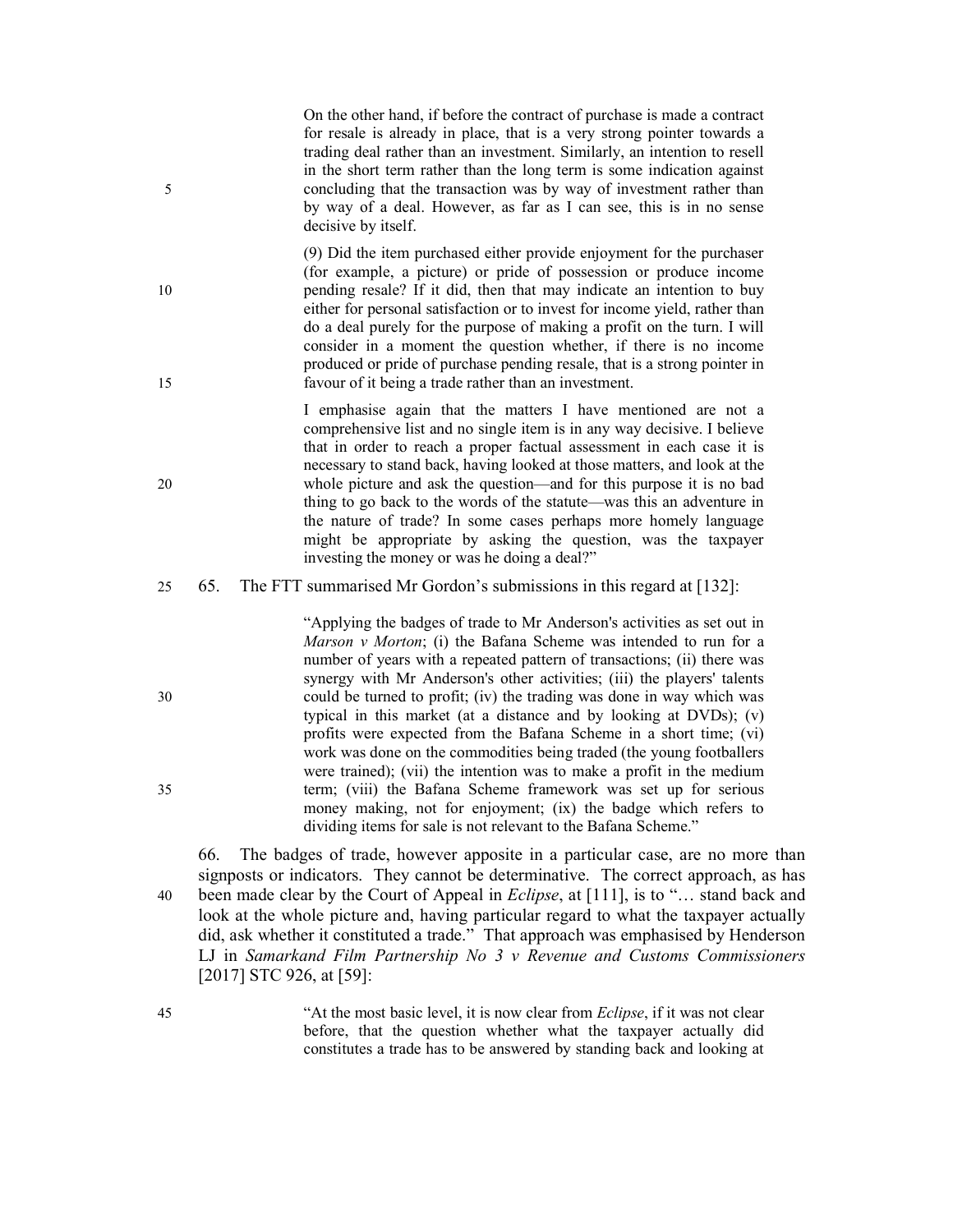the whole picture: see [111]. Although it is a matter of law whether a particular activity is capable of constituting a trade, whether or not it does so in any given case 'depends upon an evaluation of all the facts relating to it against the background of the applicable legal principles': 5 see [112]. It follows that it can never be appropriate to extract certain elements from the overall picture and treat them, viewed in isolation, as determinative of the issue. But that, in essence, is what Mr Furness is inviting us to do, when he says that the purchase and leaseback (or onward lease) of a film are inherently trading activities. There is no 10 dispute that such activities are capable of forming part of a trade, and in many contexts the only reasonable conclusion would be that they did form part of a trade. But when the whole picture is examined, the conclusion will not necessarily be the same. The exercise which the FTT has to undertake is one of multi-factorial evaluation, and their 15 conclusion can only be challenged as erroneous in point of law on Edwards v Bairstow grounds: see Eclipse at [113].

67. The analysis which is required takes as its starting point the actual circumstances of the activity in question. It is not correct, as Ms Nathan appeared at one point to suggest in argument, to seek to identify a description of the putative trade 20 and then to ascertain if the taxpayer's activities correspond to such a trade. What is in point is whether the activities of Mr Anderson as a whole in relation to Bafana amounted to a trade, irrespective of how those activities might have been described.

68. The FTT's consideration of Mr Anderson's activities by reference to the badges of trade, and Mr Gordon's submissions in that regard, was set out at [178] to [182] of 25 the FTT's decision. But the FTT made it clear, both at [183] and by reference to its discussion of and findings in respect of Mr Anderson's activities generally that it was concerned to assess the overall circumstances of the activities being carried on. The FTT's approach in this regard, consistent as it is with the guidance afforded by Eclipse and Samarkand, cannot be faulted.

- 30 69. The FTT considered, at [167], that the logs of activity retained by Mr Anderson were critical evidence in that regard. There is no dispute about the importance of that evidence. The FTT accepted that those logs provided an indication of the time spent by Mr Anderson with respect to Bafana but it was sceptical about the quality of that time. Out of a total of 30 hours logged by Mr Anderson as having been spent 35 watching DVDs of players, the FTT discounted 18 hours which related not to the players at, or likely to be at, Bafana, but to the UEFA Under-17s matches in Turkey, which did not include any Bafana players. The FTT was unconvinced as to the relevance of this activity and whether the amount of time recorded was required in order for Mr Anderson to make decisions as part of his activities in relation to Bafana.
- 40 70. The FTT went on, at [172], to consider the business meetings Mr Anderson had with other footballing contacts. It had regard to the evidence of Mr Anderson that he had spent time talking about Bafana opportunities. But the FTT was not persuaded that the whole of Mr Anderson's time in this regard was spent discussing Bafana. Indeed, as the FTT recorded at [116], Mr Anderson explained that he received agency
- 45 fees in a different capacity as well as the transfer fees to which he was entitled under the Agreement for Services with Bafana. At [163], the FTT found that Mr Anderson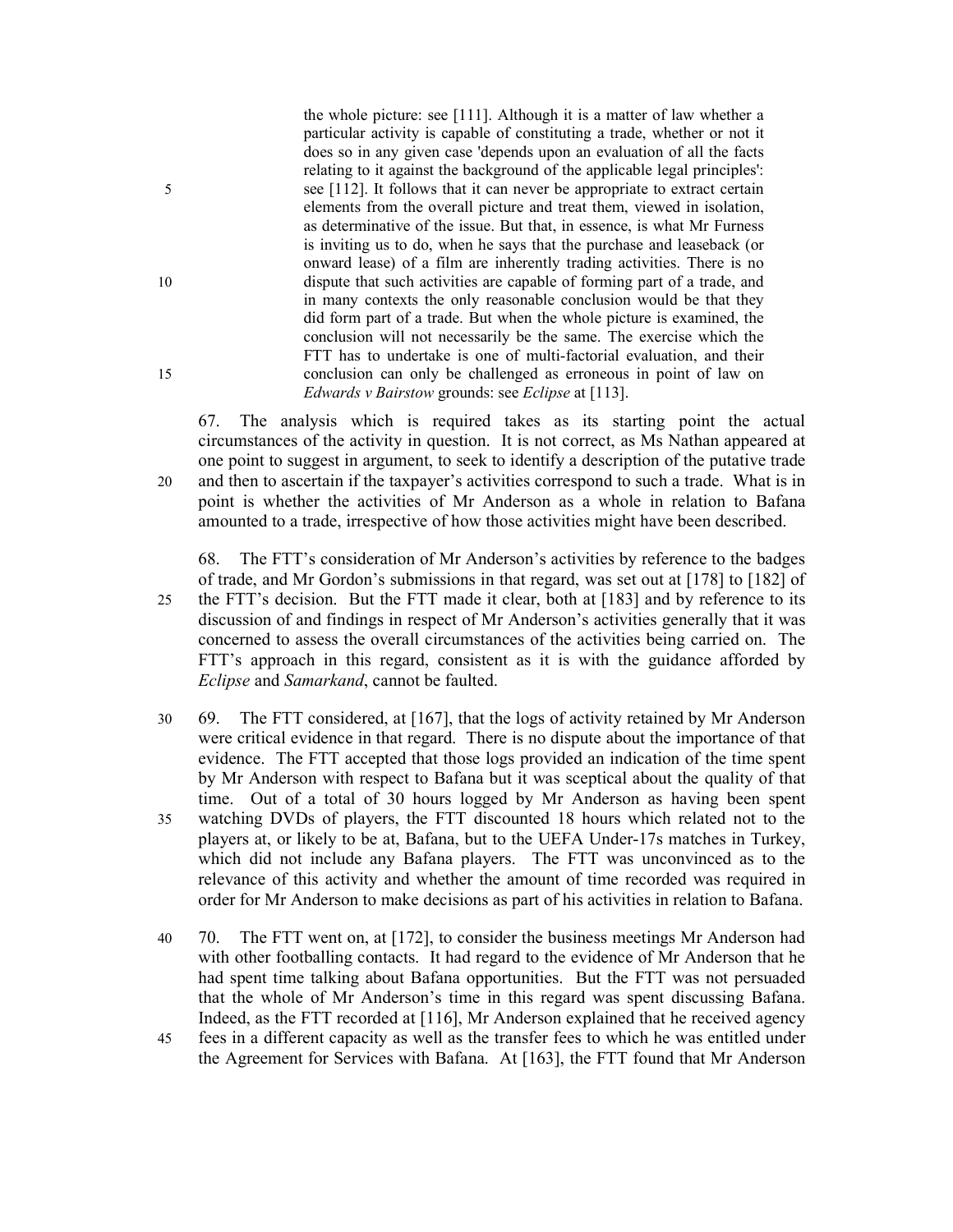was "also paid in a different, independent, capacity for placing Bafana players in the European market". On the other hand, the FTT accepted, at [175], that two out of three meetings between Mr Anderson and Mr Steptoe were to discuss Bafana related business.

- 5 71. The FTT's conclusion in this regard was set out at [177]. The FTT did not consider that Mr Anderson had provided sufficiently specific evidence to demonstrate that the time recorded in his logs was time spent seriously pursuing core profitmaking activities relating only to Bafana.
- 72. We now consider Mr Gordon's criticisms of the FTT's treatment of the badges 10 of trade. Mr Gordon submits that the FTT was wrong, first to attempt to find synergy between Mr Anderson's experience as a football agent and the skills required to make a profit from the Bafana activity, and secondly to doubt whether there was indeed a "real synergy". We do not consider the FTT was wrong to ask itself the question in this way. It seems to us to be no more than a way of expressing the second of the
- 15 badges of trade identified in Marson v Morton. But we agree with Mr Gordon that the FTT was wrong to seek to compare those elements of the overall activity for which Mr Anderson was not actively responsible (the training of the players at the academy) with the business of football agent. Whilst there were differences between the Bafana operation, and the way it was intended to work in relation to Mr Anderson, we do not
- 20 consider it could properly be said that Mr Anderson's interest in the Bafana operation was unrelated to Mr Anderson's other football business activities.

73. We accept, as Mr Gordon submitted, that a trade may be carried on through the agency of others, and that a trade may be carried on notwithstanding that substantial elements of the trade may be sub-contracted. On the other hand, in our judgment, the 25 FTT was entitled to have regard to the activity of Mr Anderson and the extent of his involvement in the asserted trading operations in order to ascertain whether what Mr Anderson was doing amounted to a trade carried on by him.

74. We do not accept Mr Gordon's criticism of the reference by the FTT, at [180], to what was "typical in the market" as being an irrelevant consideration. The FTT 30 was concerned, quite properly, to assess the quality of the time which Mr Anderson said he had spent on Bafana business and whether, as had been submitted in relation to the ninth badge of trade, the framework of the Bafana scheme was set up for serious money making. Mr Anderson's time largely consisted of watching videos and having meetings in Europe. The FTT was entitled to evaluate that method of 35 operation against an alternative means of assessing the Bafana players by travelling to South Africa to assess their performance and character in person. It was Mr Gordon's submission, recorded by the FTT at [132], that trading at a distance and by watching DVDs was typical in the market in terms of the fourth of the badges of trade, and the FTT had therefore to address the issue in those terms. Its finding that it was 40 unconvinced as to the typical nature of that trading in the market concerned was one that was available to it on the evidence and cannot successfully be challenged as an error of law. The evidence before the FTT included an academy brochure in which it was made clear that clients were encouraged to visit the academy. Such visits might be for coaching or to act as a role model, which would have been more apt to a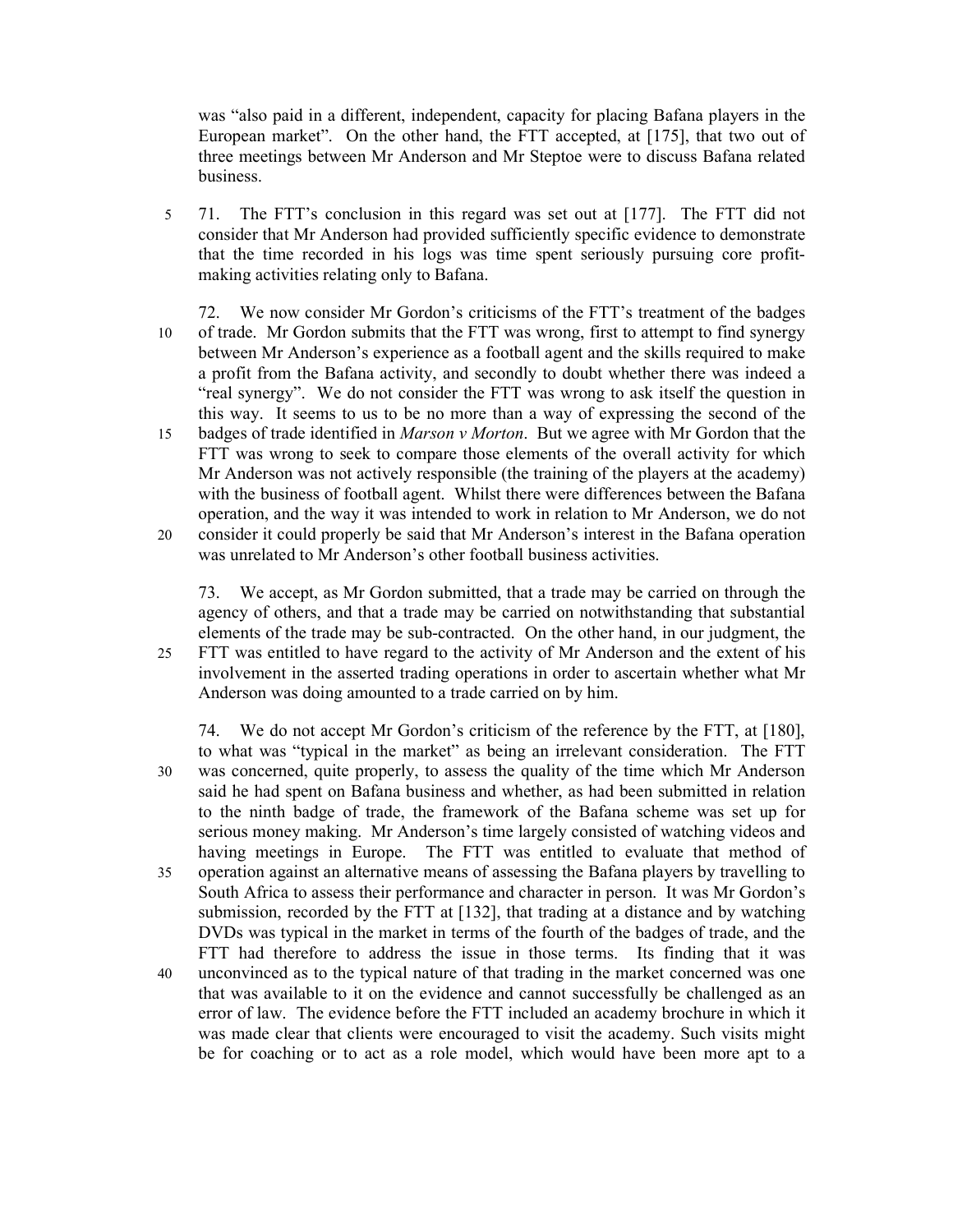professional footballer client that to Mr Anderson, but they were also expressed to be for assessment of talent, which was relevant to him. The FTT was entitled to have regard to the fact that Mr Anderson had not visited the academy in assessing the overall picture.

5 75. Although therefore we consider that the FTT erred in its assessment of the relationship between Mr Anderson's experience as a footballing agent and the Bafana business, that cannot be a basis for disturbing the overall finding of the FTT that Mr Anderson was not carrying on a trade. It is apparent that the Bafana arrangements were self-contained, with their own structure and contractual matrix. In relation to 10 those arrangements Mr Anderson was said to be a sole trader, whereas his other relevant business interests were conducted by a company, and that trade was accordingly not that of Mr Anderson but of the company.

76. The FTT was right to focus on what Mr Anderson actually did, both as regards his meetings in Europe and his viewing of DVDs as recorded in the log which the

- 15 FTT critically reviewed. The FTT reviewed the evidence, including the oral evidence of Mr Anderson himself. It was, in our judgment, entitled on the basis of that evidence to conclude that this was insufficient to show that Mr Anderson was carrying on a trade in his own right. It was also entitled, in reaching that conclusion, to have regard to what it found to be Mr Anderson's lack of knowledge of what was
- 20 going on at Bafana, and his lack of understanding of the full impact of the documents he had signed.

77. Before us, Mr Gordon sought also to re-emphasise the application of the badges of trade to the circumstances of the Bafana arrangements. We are not persuaded that this demonstrates any error of law on the part of the FTT. First, the challenges to the 25 FTT's decision in this respect are confined by the grounds of appeal; those are the challenges we have considered above. Secondly, as Mr Gordon acknowledged, the badges of trade are not a checklist, and cannot therefore be determinative. Thirdly, as we have found, there was no error of law in the FTT considering the circumstances of the arrangements as a whole, in particular the activity of Mr Anderson himself.

- 30 78. It is, as the FTT recognised, possible for an arrangement for the selection, development and contractual exploitation of a football player to be a trade. Certain of the badges of trade may point in that direction, for example by equating the player to stock-in-trade, the training and development of the player to work done on that item of stock and the intention to seek to earn fees from registration and transfer of the
- 35 player with a professional club with an intention to sell rather than hold as an investment. It may also, in particular cases, be possible to point towards borrowing as a source of finance as an indication of an intention commercially to exploit the player in the short term. In that latter regard, however, we should say that in our view the reliance placed by Mr Gordon on the financing arrangements in this case was
- 40 misplaced. Those financing arrangements, involving the deposit by Bafana of the loan amount, the guarantee and giving of security over the deposit, the channelling of the deposit to the lender and the income warranty and indemnity given by Bafana, whilst they might have provided some incentive for Bafana actively to engage in commercial exploitation (in order to obtain releases to it of funds from the deposit),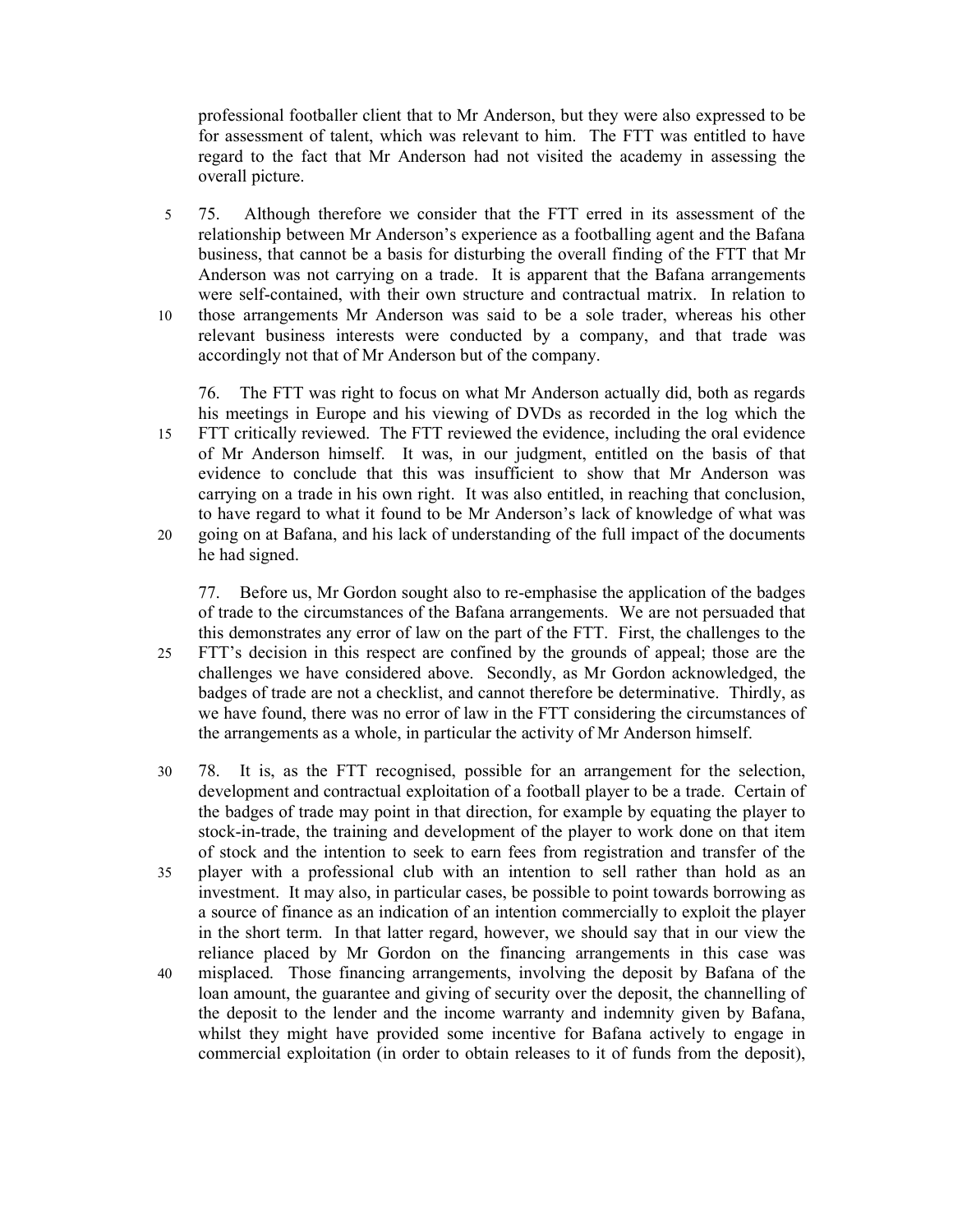were unlikely to have done so in the case of a participant such as Mr Anderson whose risk was minimised by the arrangements themselves.

79. Indicators provided by the badges of trade may, in a given case, be relevant for consideration in determining whether, having regard to all the circumstances, what is 5 being done amounts to the carrying on of a trade. It is evident in this case that the FTT had regard to the badges of trade and the way in which those badges might be applied to Mr Anderson's activities within the Bafana arrangements. Subject to what we have said on the synergy question, the FTT was entitled to take the view it did as to the significance of the various indicators, and to conclude as it did having regard to 10 the circumstances of Mr Anderson's activities as a whole. The error in respect of

synergy was, for the reasons we have explained, of no significance to the overall conclusion.

### Commercial basis and view to or realistic expectation of profit

- 80. We address these issues separately although it is of course the case that they are 15 relevant considerations to the question whether there is a trade, and there is, as we will note later, an overlap between the two. We do so for two reasons. First, the restrictions contained in s 66 and s 74 ITA assume that there is a trade, notwithstanding a lack of commerciality or a view or reasonable expectation as to the realisation of profits. Secondly, Mr Anderson's grounds of appeal include specific 20 grounds in these respects.
	- 81. The ground of appeal pointing towards commerciality is that the FTT erred in law by ignoring:

(1) the statutory tests and applying too literally the explanation of those tests in Wannell v Rothwell [1996] STC 450;

- 25 (2) the clear evidence of Mr Anderson's commercial approach (e.g. instructing accountants to verify the commercial validity of the project);
	- (3) his clear and unambiguous profit motive; and

(4) the unchallenged evidence of the very high profits that could have been made had the scheme been permitted to proceed and Mr Anderson's key player 30 had not suffered injury.

82. The ground of appeal in relation to a view or reasonable expectation as to the realisation of profits is that the FTT erred in law by identifying what further steps Mr Anderson could have taken to maximise his chances of profit, without acknowledging that the steps actually taken by him were in fact sufficient and that the profits did not 35 come to fruition because of a combination of:

(a) the scheme being undermined by HMRC interference; and

(b) the injury to the key player (whose later recovery might still justify Mr Anderson's investment, were the Bafana arrangements still in place).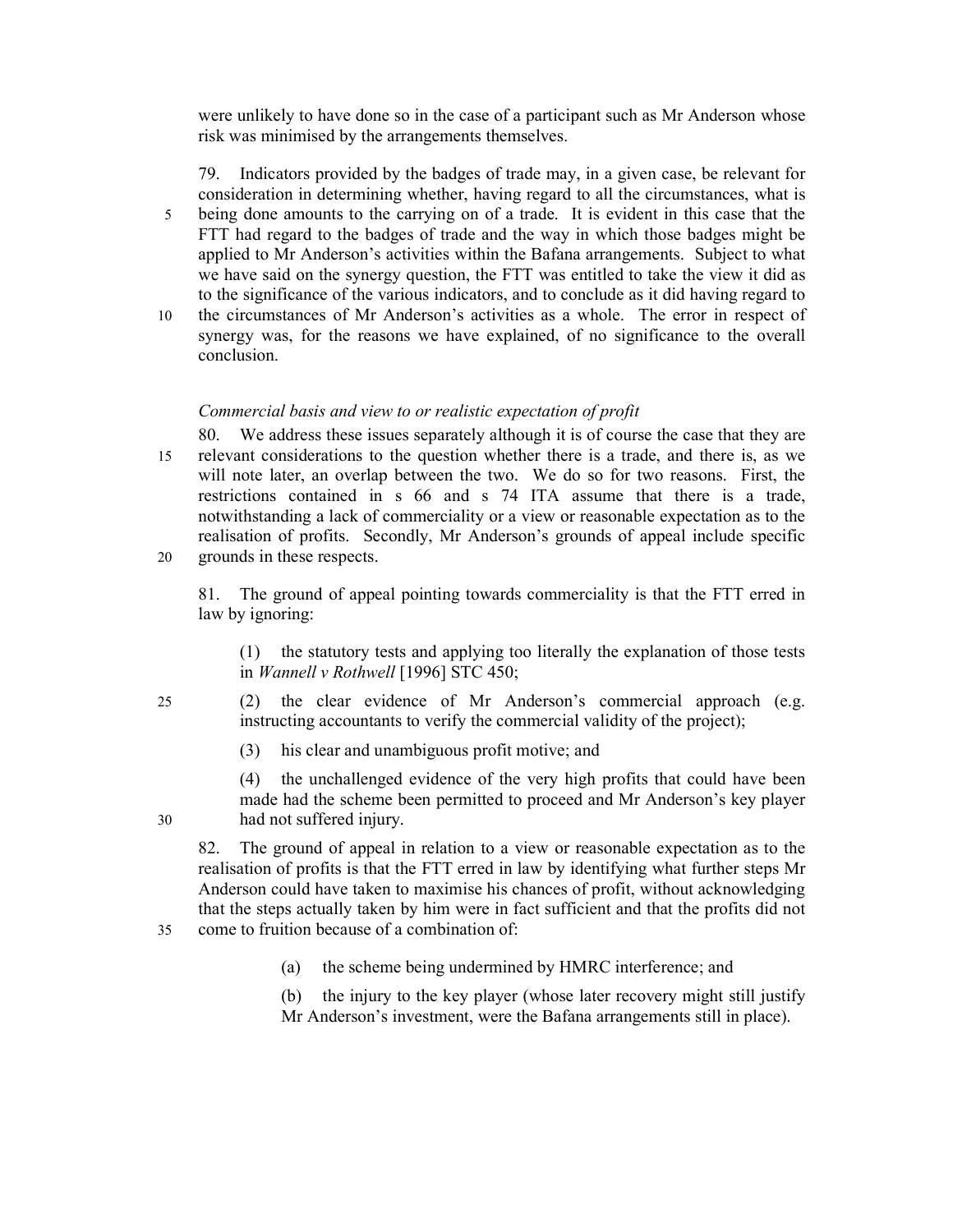83. We do not understand the reference in the grounds of appeal to the FTT having ignored the statutory tests, and Mr Gordon did not refer to that argument in his oral submissions. We can safely dismiss it as inapplicable; it is readily apparent that the FTT was keenly aware of the statutory tests it had to apply in this respect.

- 5 84. We are also unable to accept that there is any traction in an argument that the FTT applied *Wannell v Rothwell* too literally. *Wannell v Rothwell* was a judgment, of Robert Walker J in the High Court, which was binding on the FTT. It is authoritative, in an area where there is little authority, on the proper approach in law in this context to the meaning of the expression "on a commercial basis".
- 10 85. In *Wannell v Rothwell*, the taxpayer, who had formerly been a salaried commodities trader, began dealing on his own account, buying and selling shares and commodity futures. He sustained losses and made a claim for loss relief. A special commissioner, having had evidence from the taxpayer in which he accepted that he might have been casual or lacking in self-discipline, found that he was not trading on 15 a commercial basis. On appeal on a case stated to the High Court, the court declined to interfere with that conclusion.

86. The judge recognised that there might be borderline cases, but described the general principle in the following way (at p461b-d):

- "The deputy Special Commissioner seems to have concluded that 20 because of his lack of commercial organisation the taxpayer, even if carrying on trading activities, could not have been doing so on a commercial basis. I was not shown any authority in which the court has considered the expression 'on a commercial basis', but it was suggested that the best guide is to view 'commercial' as the antithesis of 25 'uncommercial', and I do find that a useful approach. A trade may be conducted in an uncommercial way either because the terms of trade are uncommercial (for instance, the hobby market-gardening enterprise where the prices of fruit and vegetables do not realistically reflect the overheads and variable costs of the enterprise) or because the way in 30 which the trade is conducted is uncommercial in other respects (for instance, the hobby art gallery or antique shop where the opening hours are unpredictable and depend simply on the owner's convenience). The distinction is between the serious trader who, whatever his shortcomings in skill, experience or capital, is seriously interested in 35 profit, and the amateur or dilettante. There will no doubt be many difficult borderline cases well for the commissioners to decide; and such borderline cases could as well occur in Bond Street as at a car boot sale."
- 87. Although Wannell v Rothwell concerned the way in which the taxpayer's trade 40 was organised, that is not the only matter with which commerciality is concerned. As Henderson LJ said in Samarkand, at [90], considerations of profitability cannot be divorced from an assessment of the commerciality of a business, profitability in that sense being real commercial profit as opposed to an excess of income over receipts (see, in that regard, Samarkand in the Upper Tribunal, [2015] STC 2135, at [96]).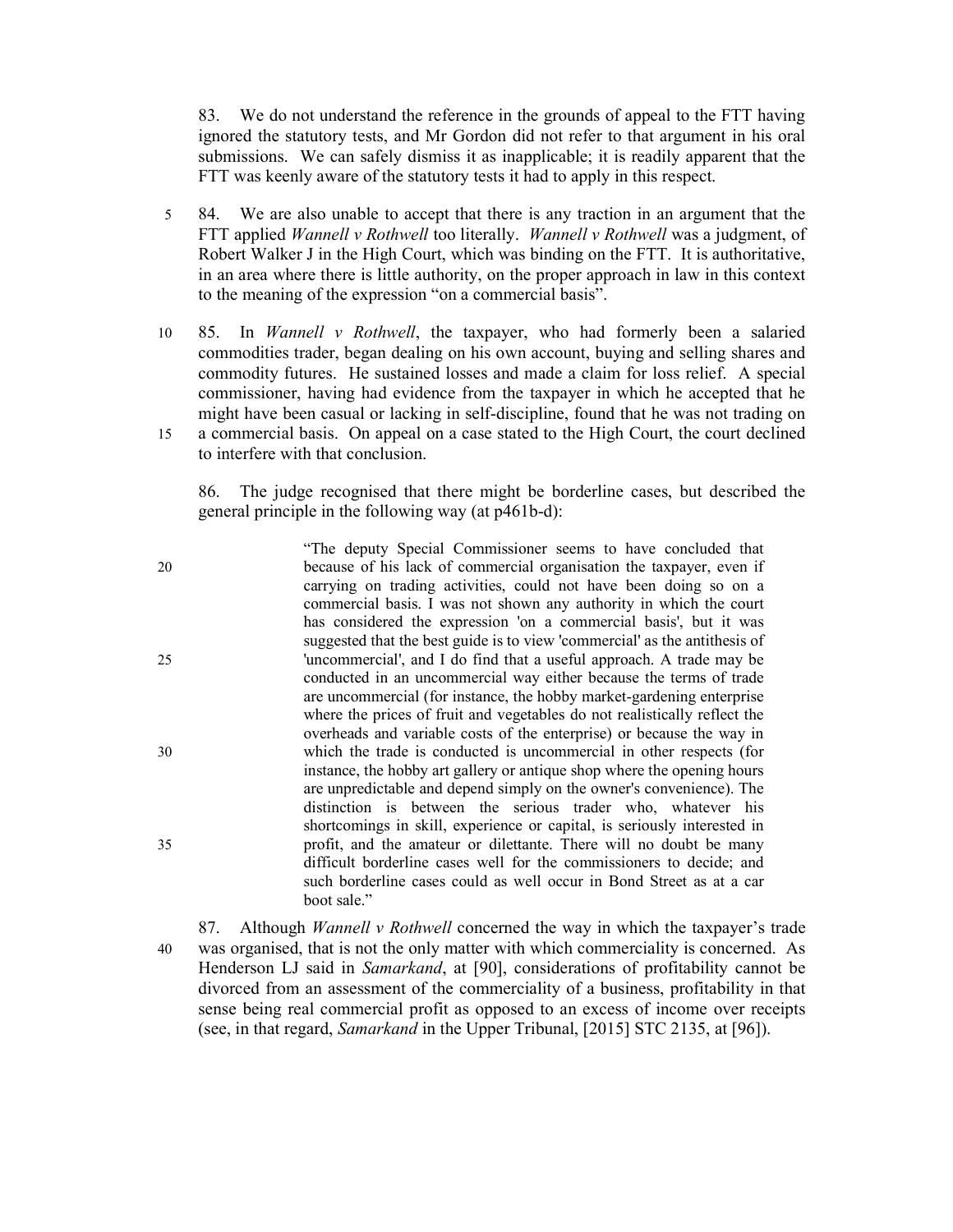88. The FTT found, at [185] to [186], that there was insufficient evidence that Mr Anderson's activities through the Bafana Scheme were commensurate with the level of expenditure or profit expectation. The FTT did not consider that Mr Anderson's attitude to the documents and commercial arrangements, especially the loan 5 repayments, were the actions of a businessman who was seriously involved in a commercial trading enterprise with a significant sum of his personal money. The FTT reasoned that, although it would not describe Mr Anderson's actions as those of a "dilettante" (employing the term used by Robert Walker J in *Wannell v Rothwell*), it took the view that Mr Anderson was not (again in Wannell v Rothwell terms) a 10 "serious trader seriously interested in profits".

89. Mr Gordon submitted that there was clear evidence before the FTT as to how Mr Anderson approached the activity. Prior to committing any funds, he had carefully sought the advice of his financial advisers, accountants and business advisers and other friends he could trust, including one former senior Revenue officer. 15 He had left the training of the young footballers in the hands of the relevant experts and, it was submitted, applied his own personal expertise to potential employers in Europe. In the meantime, having carefully reviewed the DVDs supplied to him to identify which players he (with his relevant experience) considered to have the most potential. This was not simply a case of watching a training session but reviewing 20 them looking at both talent and temperament. He had secured the right to have first pick of the students, ahead of other participants.

90. Mr Gordon submitted that it was difficult to see what more Mr Anderson could have usefully done to maximise the chances of success for his business, and that this clearly demonstrated that it was carried on on a commercial basis.

- 25 91. These submissions read more like submissions on the facts appropriate for a fact-finding tribunal than an argument on an appeal on a question of law. We have no doubt that Mr Gordon made similar submissions to the FTT. His difficulty is that the FTT, having itself considered all the evidence, did not accept those submissions. There is nothing in Mr Gordon's argument that can approach a finding that the FTT
- 30 erred in law in that respect. The FTT properly considered the test as set out in *Wannell v Rothwell*, including both the organisational element and the issue of the serious pursuit of profit. It had regard to Mr Anderson's investment in the Bafana scheme, and his view that there was a real prospect of making profit by bringing young African footballers to Europe. But it did not regard the carrying on by Mr 35 Anderson of the (assumed) trade as having been on a commercial basis, as required by
- both s 66 and s 74 ITA. No error of law in the FTT's approach having been identified, the FTT's conclusion cannot be disturbed.

92. Mr Gordon submitted that, having found, as it did at [186], that Mr Anderson was not a dilettante, the FTT refused to accept the logical consequence of this 40 conclusion, namely that the other half of the dichotomy suggested by *Wannell v* Rothwell must inevitably be satisfied. We do not agree. The test, as Ms Nathan argued, is not a binary one. It is not sufficient simply to find that an individual is not an amateur or a dilettante. The tribunal must also consider whether there is a serious interest in profit. The reference by Robert Walker J to difficult borderline cases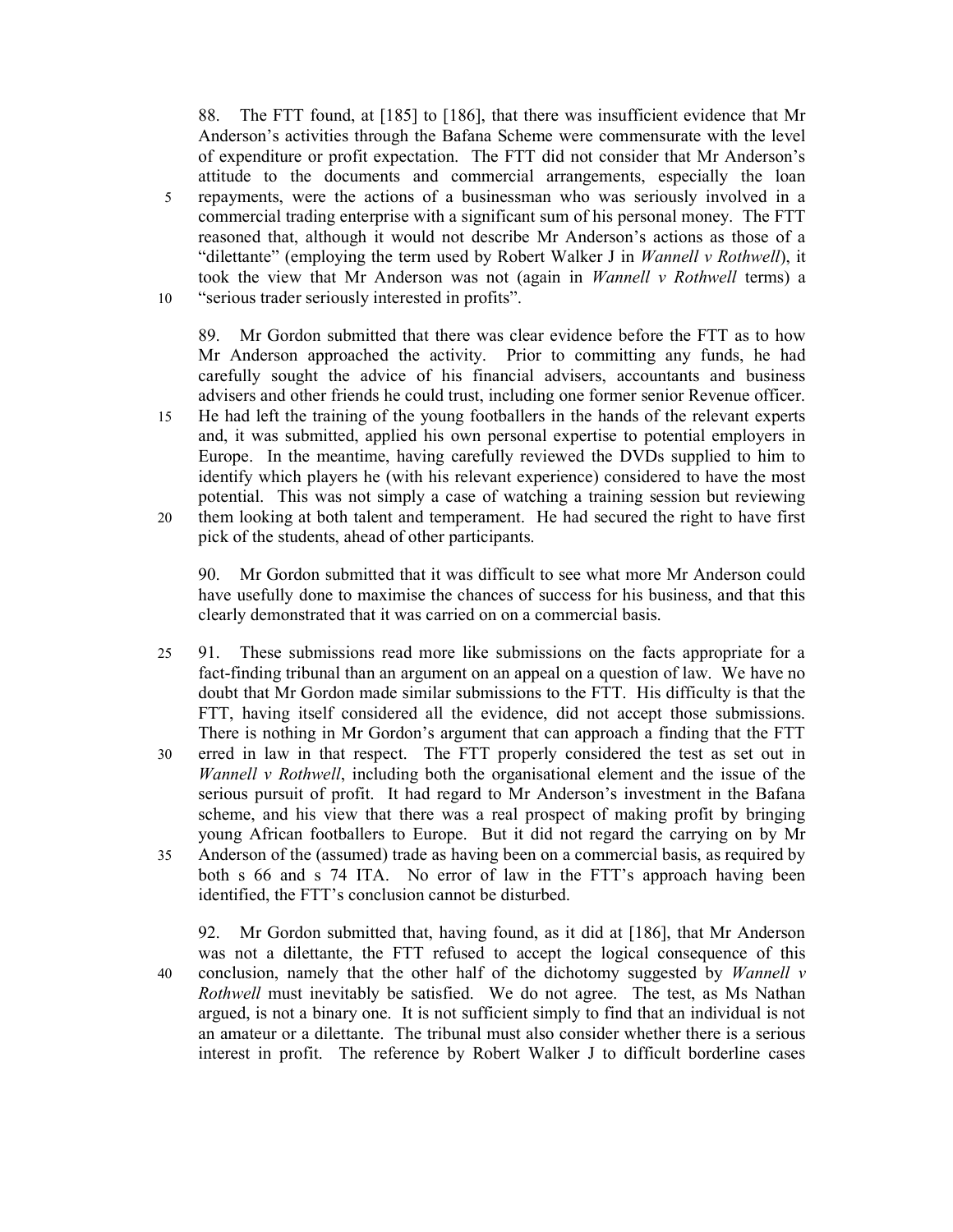indicates that there is no bright-line distinction between the two. The question falls to be resolved as a matter of value judgment. The FTT in this case made no error of principle, and it had regard to all relevant circumstances and nothing irrelevant. Its conclusion cannot be interfered with.

- 5 93. For the purpose of both s 66 and s 74 ITA, the issue of commerciality and that of a view to the realisation of profits or a reasonable expectation of profit does not fall to be considered in isolation. In each case the statutory emphasis is on the carrying on of the (assumed) trade on a commercial basis and, in the case of  $s$  66(2)(b), with a view to the realisation of profits and, for s 74, in such a way that there is a reasonable 10 expectation of profits. Section 66(3) also deems a trade to be carried on with a view to the realisation of profit if at a given time it is carried on so as to afford a reasonable expectation of profit. The test in s 74 is framed in an objective way, which directs the focus towards the evidence as a whole rather than an assertion as to a subjective expectation, but equally a subjective intention or purpose such as that in  $s \frac{66(2)}{b}$ 15 may be ascertained not only by an individual's own statements as to view or expectation but also by reference to objective evidence as to the carrying on of the business, including evidence of what the taxpayer did (or failed to do) in the carrying on of the (assumed) trade in pursuit of the asserted profit motive.
- 94. The FTT, at  $[187] [188]$ , considered the evidence as to the prospect of profits 20 from the transfers of players, including one of Mr Anderson's selections (Mr Patosi) whose transfer could have realised a profit had he not been injured at the relevant time, the evidence of Mr Anderson's reliance on professional advisers on the details, but his own "gut feel" for the potential of African players and what was being done at Bafana and his belief in the potential for football in Africa and the merits of 25 developing and supporting talent in the way Bafana did. But the FTT was not convinced that this translated into the provision of value or expertise such as the FTT would have expected of a businessman seriously interested in, or having a view to or reasonable expectation of, profit. In short, what the FTT concluded was that, whilst Mr Anderson might have been aware of the profit potential, and hoped that it might 30 come to fruition, his carrying on of the (assumed) trade did not satisfy the statutory
- conditions.

95. Mr Anderson's grounds of appeal in this respect criticise the FTT for having sought to identify what else Mr Anderson might have done to maximise profit. We do not regard that as an error of law. The FTT was properly concerned to ascertain Mr 35 Anderson's true purpose or expectation. It needed a benchmark against which to test whether Mr Anderson's activities supported a conclusion that, in carrying on the (assumed) trade, he had a view to or expectation of profit. In assessing what an individual has done in that respect, the FTT was entitled to have regard as well to what had not been done. That was simply a process by which the FTT assessed Mr 40 Anderson's evidence, and it is not one that can be impugned in law. The FTT was fully entitled to conclude that the steps taken by Mr Anderson were not sufficient and that this indicated that his purpose did not meet the statutory requirement. The FTT was fully aware, and took account, of the history of the termination of the Bafana scheme and the injury to Mr Patosi. It cannot be criticised for concluding nonetheless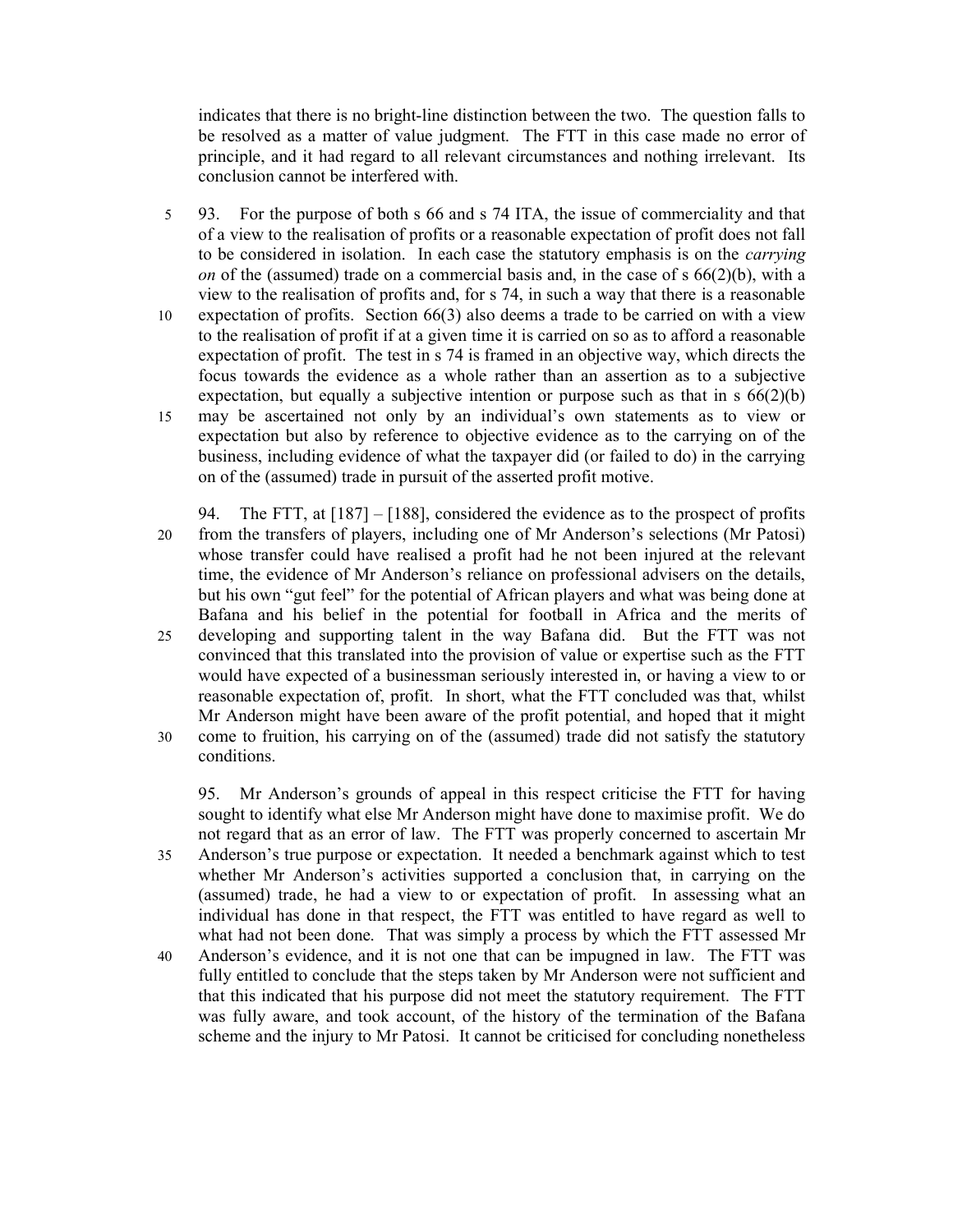that the manner in which Mr Anderson carried on his (assumed) trade did not demonstrate that he had a view to or reasonable expectation of profit.

## Tax-generated losses

96. Mr Anderson's grounds of appeal in respect of the FTT's finding that s 74B 5 ITA operated to preclude Mr Anderson's claim for loss relief in any event was challenged by Mr Anderson's grounds of appeal in two respects. First, Mr Gordon argued that the FTT had erroneously concluded that the loss arose in connection with "relevant tax avoidance arrangements". He submitted that the FTT wrongly confused the attempted desire for loss relief to be available with the statutory test, in s 74B(3),

- 10 of main purpose. He argued that there was no evidence to support any assertion that the or a main purpose of Mr Anderson was to reduce a tax liability; on the contrary, he submitted, on Mr Anderson's evidence he was seeking to make a profit and to assist young African footballers.
- 97. Secondly, and in relation to the requirement in s 74C ITA that in order for an 15 individual not to be treated as carrying on a trade in a "non-active capacity" that individual should spend an average of at least 10 hours a week personally engaged in the activities of the trade, Mr Gordon submitted that the FTT had erred by applying a "wholly and exclusively" test to that time obligation.
- 98. Having found that Mr Anderson's activities did not constitute a trade, and that 20 even if they had Mr Anderson was not carrying on that trade on a commercial basis and with a view of profit, it was unnecessary for the FTT to reach any conclusion on the application of s 74B. But it nonetheless found that the arrangements were relevant tax avoidance arrangements; it rejected the submission that the paramount considerations were an ethical motivation to invest in South African footballers and 25 an eye for profit, and it concluded that Mr Anderson had not demonstrated that he fulfilled the average activity requirement.

99. In our judgment, these were conclusions that the FTT was entitled to reach and no error of law can be identified in those conclusions.

- 100. Turning first to the finding that the arrangements were relevant tax avoidance 30 arrangements, we are entirely satisfied that the FTT's conclusion that the obtaining of sideways relief and/or capital gains tax relief was one of the main purposes of the Bafana arrangements was one that was open to it on the evidence. Whilst we accept, as Mr Gordon submitted, that there may well be an expectation in the early years of a trade that set-up costs will give rise to losses, which may enable there to be a claim 35 for sideways loss relief or capital gains tax relief, and that such a circumstance may not of itself lead to a conclusion that the obtaining of such relief is a main purpose, it is necessary to consider the circumstances of each case. In this case, we are satisfied that there was evidence to support a view that the obtaining by Mr Anderson of the loss relief was a main purpose.
- 40 101. It is not necessary for us to set out that evidence in its entirety. It will suffice to refer to two items: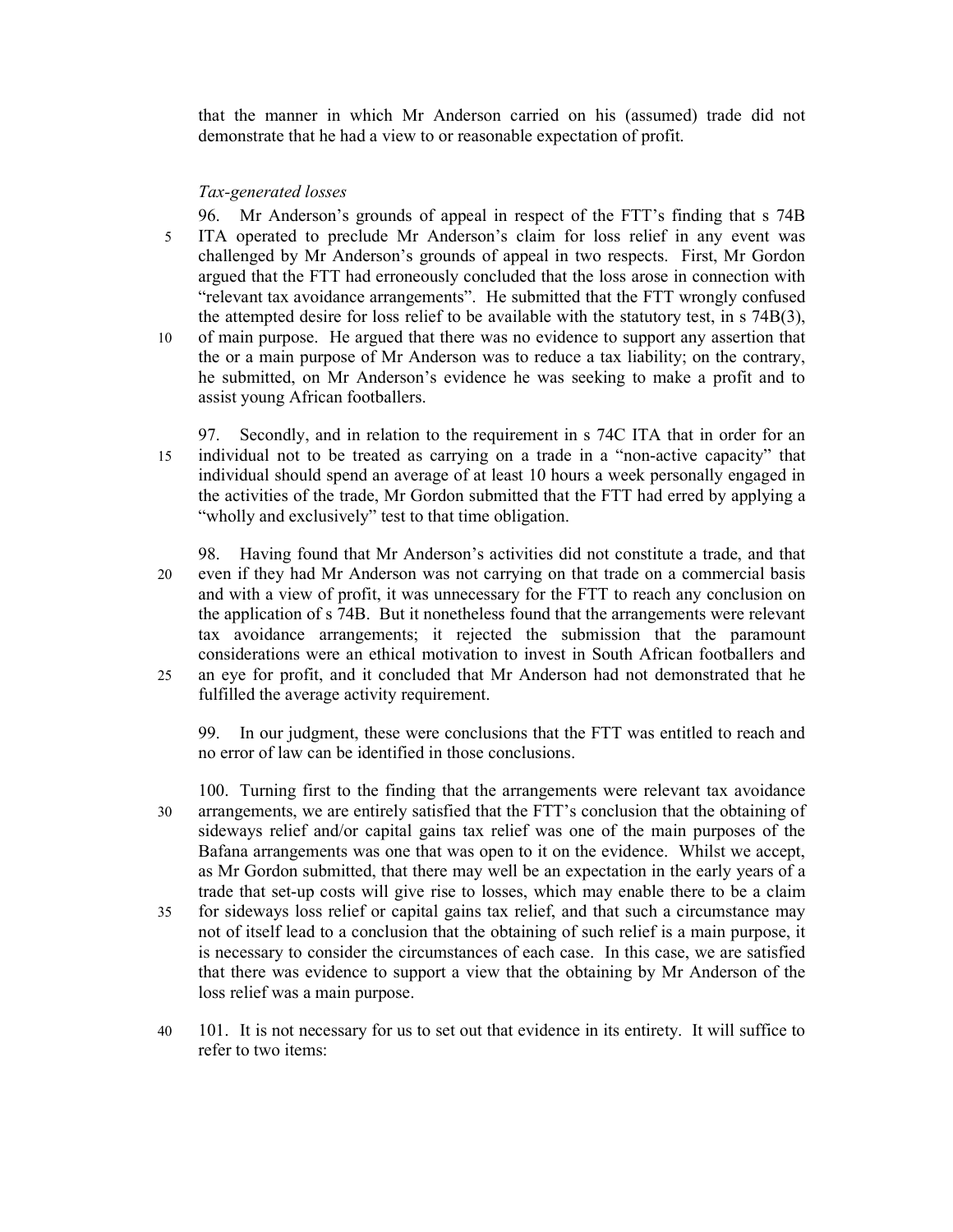(a) The first is a document headed "Bafana Soccer Academy, Cape Town, South Africa – Investment Opportunity" (referred to by the FTT at [124]). Although that document was addressed to participants in the Bafana arrangements who were professional footballers, the FTT was 5 entitled to regard its contents as applicable to Mr Anderson, whose financing structure was the same. That document states (amongst other things) "… the way this opportunity is structured you will be able to claim tax back on your investment". It also sets out the following with regard to the increased funding of Bafana:

10 "You will receive an invoice for the £1 million which will allow your accountant to claim tax back on your investment. On £1 million you will claim £400,000 back in tax paid. When you receive your tax back you will pay a further 10% into Bafana, i.e. another £100,000 which will give a total of 20% as a personal contribution. As you will be receiving 15 £400,000 in tax back you will have invested £200,000 of that and the remaining £200,000 is yours to keep."

(b) The second is an unsigned and undated letter of authorisation by Mr Anderson in respect of his tax repayment relating to the Agreement for Services with Bafana and the Term Loan Agreement for the loan of £2.85 20 million. That authorisation demonstrates the splitting of the tax repayment between a partial loan repayment (with consequent release of that amount of funds to Bafana out of its deposit) and payment to Mr Anderson himself.

102. It is clear from a review of the contractual documentation that was before the 25 FTT that the availability of the tax relief, and the effective sharing of the cash proceeds of that relief between Bafana and an individual participant was an integral, indeed fundamental, element of the arrangements. The larger part of the initial funding of Bafana was to be derived from the tax relief, as demonstrated in Mr Anderson's case by the fact that, according to the completion statement, on 30 completion only £93,000 out of £3 million was received by Bafana (£2.85 million was placed on deposit to secure Mr Anderson's borrowing, and £28,500 was paid to the lender as a fee and part payment of interest), a further £150,000 was receivable by Bafana in March 2009, and £300,000 (the second repayment) was receivable not later than 18 months after completion. E-mail correspondence, in particular emails of 20 35 and 21 July 2010 from Mr Steptoe, confirms that the trigger for the second repayment was expected to be the receipt by the individual participant of the benefit of the loss relief.

103. The FTT heard the evidence of Mr Anderson as to what his knowledge was of the tax aspects of the arrangements. It recorded, at [108] that Mr Anderson's 40 evidence in this respect was that it had not crossed his mind that the Bafana arrangements were a tax avoidance scheme. The FTT also heard evidence of Mr Lerner, Mr Anderson's accountant, which it recorded at [99], that he would not have allowed Mr Anderson to invest in "wholly tax driven schemes". The FTT clearly considered that evidence. It was entitled in the light of it and in the light of the 45 contemporaneous documentary evidence before it to conclude that a main purpose of